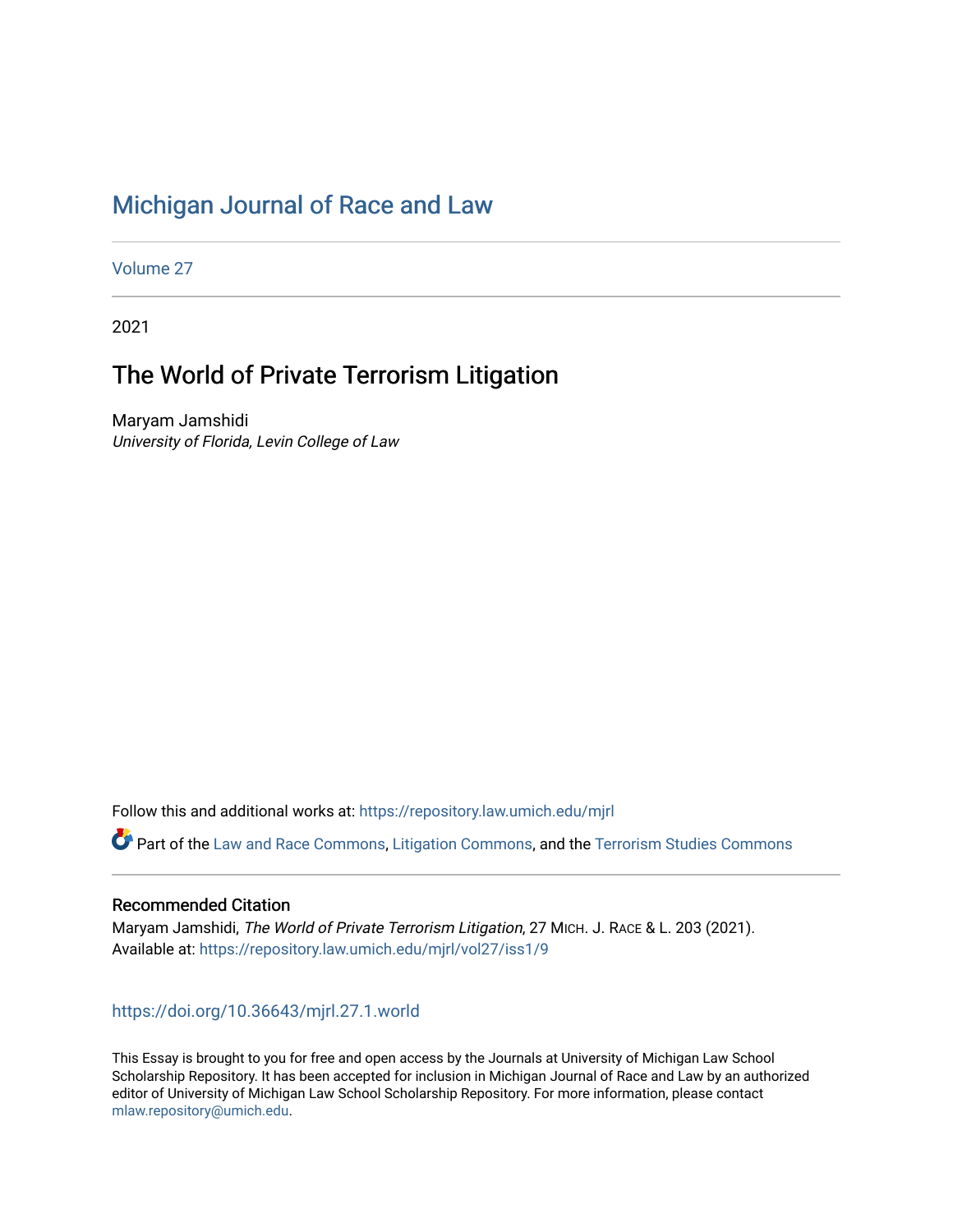### THE WORLD OF PRIVATE TERRORISM LITIGATION

#### *by Maryam Jamshidi\**

Since 9/11, private litigants have been important players in the "fight" against terrorism. Using several federal tort statutes, these plaintiffs have sued foreign states as well as other parties, like non-governmental charities, financial institutions, and social media companies, for terrorismrelated activities. While these private suits are meant to address injuries suffered by plaintiffs or their loved ones, they often reinforce and reflect the U.S. government's terrorism-related policies, including the racial and religious discrimination endemic to them. Indeed, much like the U.S. government's criminal prosecutions for terrorism-related activities, private terrorism suits disproportionately implicate Muslim and/or Arab individuals and entities while reinforcing the belief that those groups are predisposed to engage in or support terrorism.

This short Article provides a brief overview of the world of private terrorism litigation. It begins by describing the various federal tort statutes on terrorism—including their fraught relationship with foundational tort law norms. It explains the connection between those laws and the U.S. government's terrorism prosecutions, as well as its other terrorism-related priorities. It ends by demonstrating how private terrorism suits reinforce discrimination and prejudice against Arabs and Muslims that are reflected in criminal terrorism prosecutions. In focusing on private terrorism litigation, this Article highlights how private parties are furthering the government's counterterrorism work, as well as how private terrorism suits reinforce the state's endemic discrimination against Arabs and Muslims in the counterterrorism realm.1

<sup>\*</sup> Maryam Jamshidi is an Assistant Professor of Law at the University of Florida, Levin College of Law. Many thanks to the staff of the *Michigan Journal of Race and Law* for the invitation to contribute to this symposium and for their thoughtful comments and editing. All errors are my own.

<sup>1.</sup> *See* Maryam Jamshidi, *The Discriminatory Executive and the Rule of Law*, 92 U. COLO. L. REV. 77, 96-97 (2021) (describing how various U.S. counterterrorism and national security policies systemically discriminate against Arabs and Muslims). For a more in-depth discussion of some of the issues discussed in this Article, see Maryam Jamshidi, *The Discriminatory Executive and the Rule of Law*, 92 U. COLO. L. REV. 77 (2021) and Maryam Jamshidi, *How the War on Terror Is Transforming Private U.S. Law*, 96 WASH. U.L. REV. 559 (2018).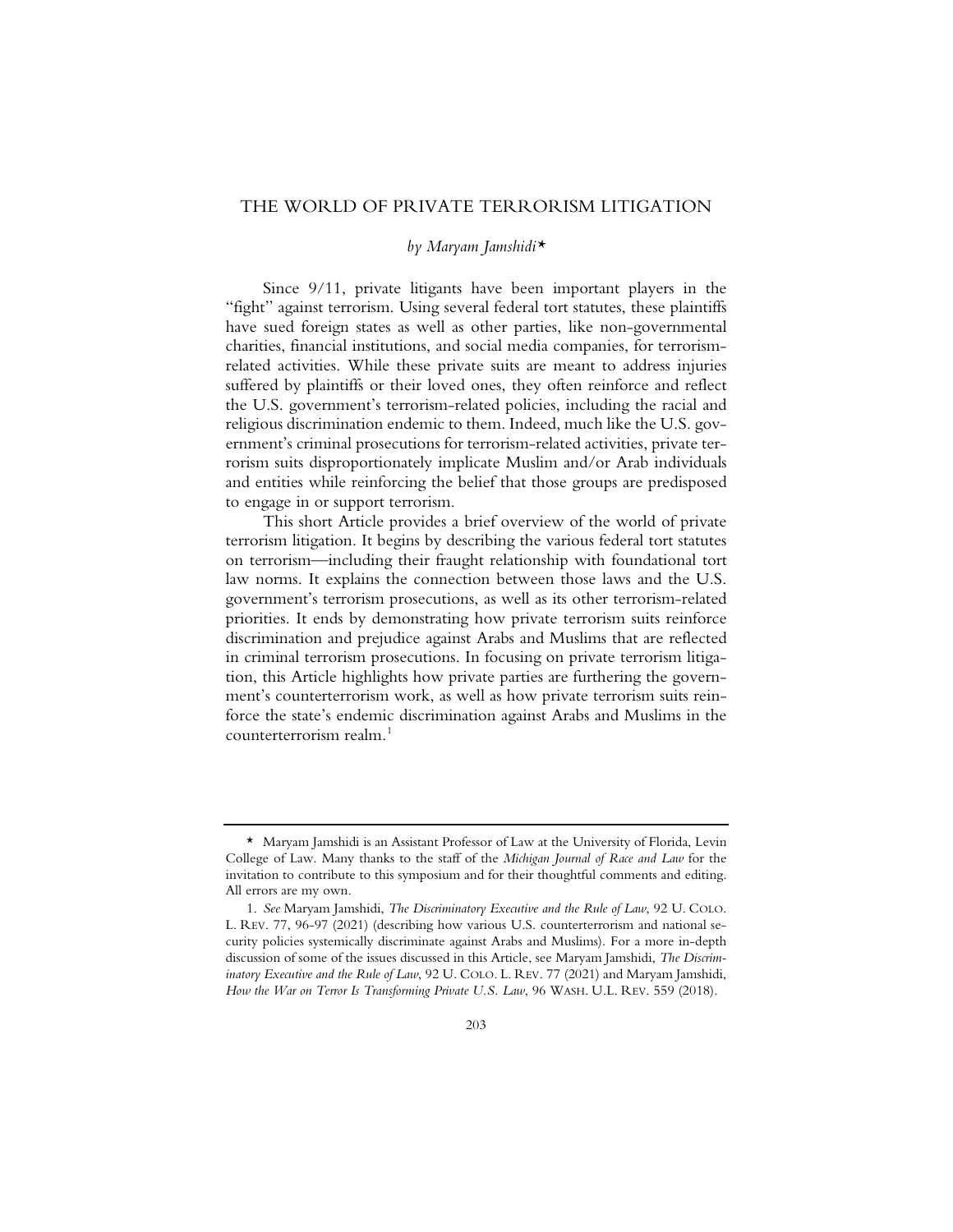#### BRIEF BACKGROUND ON THE FEDERAL PRIVATE TERRORISM STATUTES

There are several federal terrorism laws available to private plaintiffs:

- 1) (1)the private right of action under 18 U.S.C. § 2333(a) of the Anti-Terrorism Act ("ATA") ("Section 2333(a)");<sup>2</sup> and
- 2) (2)the terrorism-related exceptions to the Foreign Sovereign Immunities Act ("FSIA") under 28 U.S.C. § 1605A ("Section 1605A") and 28 U.S.C. § 1605B ("Section  $1605B$ ").<sup>3</sup>

Under Section 2333(a), "[a]ny national of the United States injured in his or her person, property, or business by reason of an act of international terrorism, or his or her estate, survivors or heirs, may sue [responsible individuals or entities] therefor in any appropriate district court of the United States. . . ."4 In most Section 2333(a) cases, defendant's alleged act of "international terrorism" involves providing "material support" to a terrorist group or activity.<sup>5</sup> Under federal law, material support includes:

<sup>2.</sup> While Section 2333(a) cases are primary liability cases, in 2016 Congress amended the ATA to allow defendants to sue for secondary claims of aiding and abetting and conspiracy under Section 2333. Justice Against Sponsors of Terrorism Act of 2016 ("JASTA"). Pub. L. No. 114-222, § 4(a), 130 Stat. 852 (2016). Exploring Section 2333's secondary liability provision, which appears in 18 U.S.C. § 2333(d), is beyond the scope of this short Article.

<sup>3.</sup> Several of these statutes, namely Sections 2333(a) and 1605A, were passed before 9 /11. Section 2333(a) was passed in 1992, while the original version of Section 1605A, which was enumerated as Section 1605(a)(7), was passed in 1996. Federal Courts Administration Act of 1992, Pub. L. No. 102-572, § 1003, 106 Stat. 4506 (enacting Section 2333(a)); Antiterrorism and Effective Death Penalty Act of 1996, Pub. L. No. 104-132, § 221, 110 Stat. 1214 (enacting Section 1605(a)(7)). After 9/11, the number of suits under both statutes substantially increased. In particular, Section 2333(a) was largely dormant until after the 9/11 attacks. Jamshidi, *How the War on Terror Is Transforming Private U.S. Law*, *supra* note 2, at 561 n.3.

<sup>4. 18</sup> U.S.C. § 2333(a) (2018).

<sup>5.</sup> Under Section 2333(a), the term "international terrorism" means activities that:

<sup>1) (</sup>A)involve violent acts or acts dangerous to human life that are a violation of the criminal laws of the United States or of any State, or that would be a criminal violation if committed within the jurisdiction of the United States or of any State;

<sup>2) (</sup>B)appear to be intended—

<sup>3) (</sup>i)to intimidate or coerce a civilian population;

<sup>4) (</sup>ii) to influence the policy of a government by intimidation or coercion; or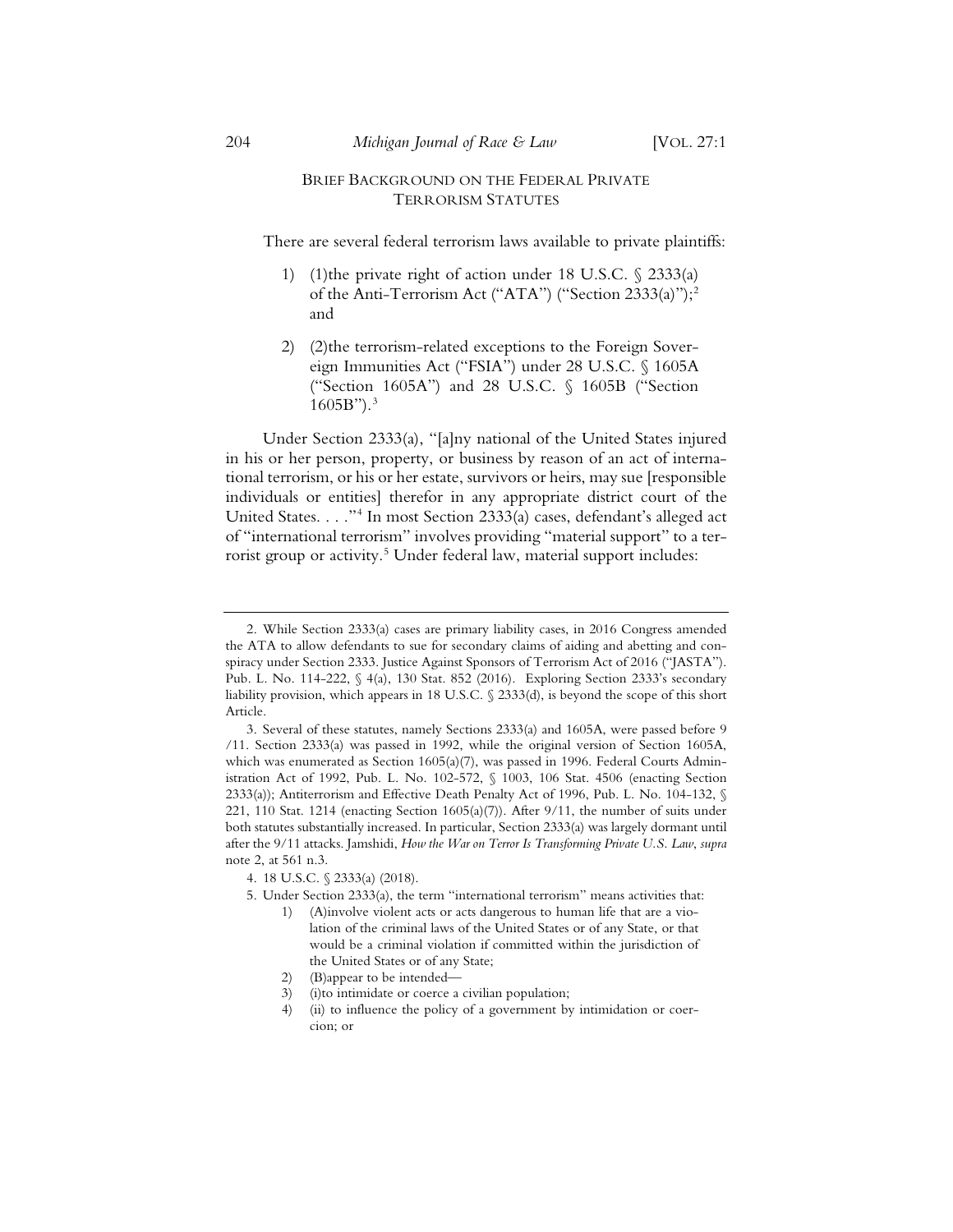[A]ny property, tangible or intangible, or service, including currency or monetary instruments or financial securities, financial services, lodging, training, expert advice or assistance, safehouses, false documentation or identification, communications equipment, facilities, weapons, lethal substances, explosives, personnel (1 or more individuals who may be or include oneself), and transportation, except medicine or religious materials.6

Typically, Section 2333(a) cases have involved a defendant bank accused of providing material support to an entity which is allegedly affiliated with a terrorist group that caused certain injuries.<sup>7</sup> In these cases, the alleged material support has often taken the form of financial services.<sup>8</sup>

While Section 2333(a) is technically an intentional tort, courts have historically approached claims of material support under the statute in ways that depart from tort law norms of fault and causation.<sup>9</sup> In general, to satisfy

28 U.S.C. § 2331(1) (2018) ("Section 2331(1)"). Until recently, most judicial analyses of Section 2333(a) focused on establishing that defendant had provided material support to a terrorist group or activity that was causally connected to the injuries in question; analysis of subsections (A), (B), and (C) of Section 2331(1) was either collapsed into that analysis or ignored all together. Jamshidi, *How the War on Terror Is Transforming Private U.S. Law*, *supra*  note 2, at 562 & n.9; *see, e.g.,* Boim v. Holy Land Found. for Relief and Dev., 549 F.3d 685, 692-94 (7th Cir. 2008) [hereinafter *Boim II*] (holding that "given the foreseeable consequences" of providing material support to a known terrorist organization such support "would 'appear to be intended . . . to intimidate or coerce a civilian population' or to 'affect the conduct of a government by . . . assassination'"). Then, in February 2018, the Second Circuit issued a decision that made the definition of international terrorism under Section 2331(1) an important part of the Section 2333(a) analysis for some courts. *See, infra* note 14 and accompanying text.

6. 18 U.S.C. § 2339A(b)(1) (2009). This definition of material support has been incorporated into Section 2333(a) cases. Jamshidi, *How the War on Terror Is Transforming Private U.S. Law, supra* note 2*,* at 577-79.

7. Jamshidi, *How the War on Terror Is Transforming Private U.S. Law*, *supra* note 2, at 562.

8. *See, e.g.*, Owens v. BNP Paribas, S.A., 235 F. Supp. 3d 85, 98-99 (D.D.C. 2017), *aff'd* 897 F.3d 266 (D.C. Cir. 2018) (Section 2333(a) suit alleging that defendant bank had conspired to provide financial services to a terrorist organization); Wultz v. Islamic Republic of Iran, 755 F. Supp. 2d 1, 19 (D.D.C. 2010) (Section 2333(a) suit alleging that defendant bank knowingly and intentionally provided financial services to agent of a terrorist organization).

9. Jamshidi, *How the War on Terror Is Transforming Private U.S. Law*, *supra* note 2, at 562-64.

<sup>5) (</sup>iii) to affect the conduct of a government by assassination or kidnapping; and

<sup>6) (</sup>C)occur primarily outside the territorial jurisdiction of the United States, or transcend national boundaries in terms of the means by which they are accomplished, the persons they appear intended to intimidate or coerce, or the locale in which their perpetrators operate or seek asylum.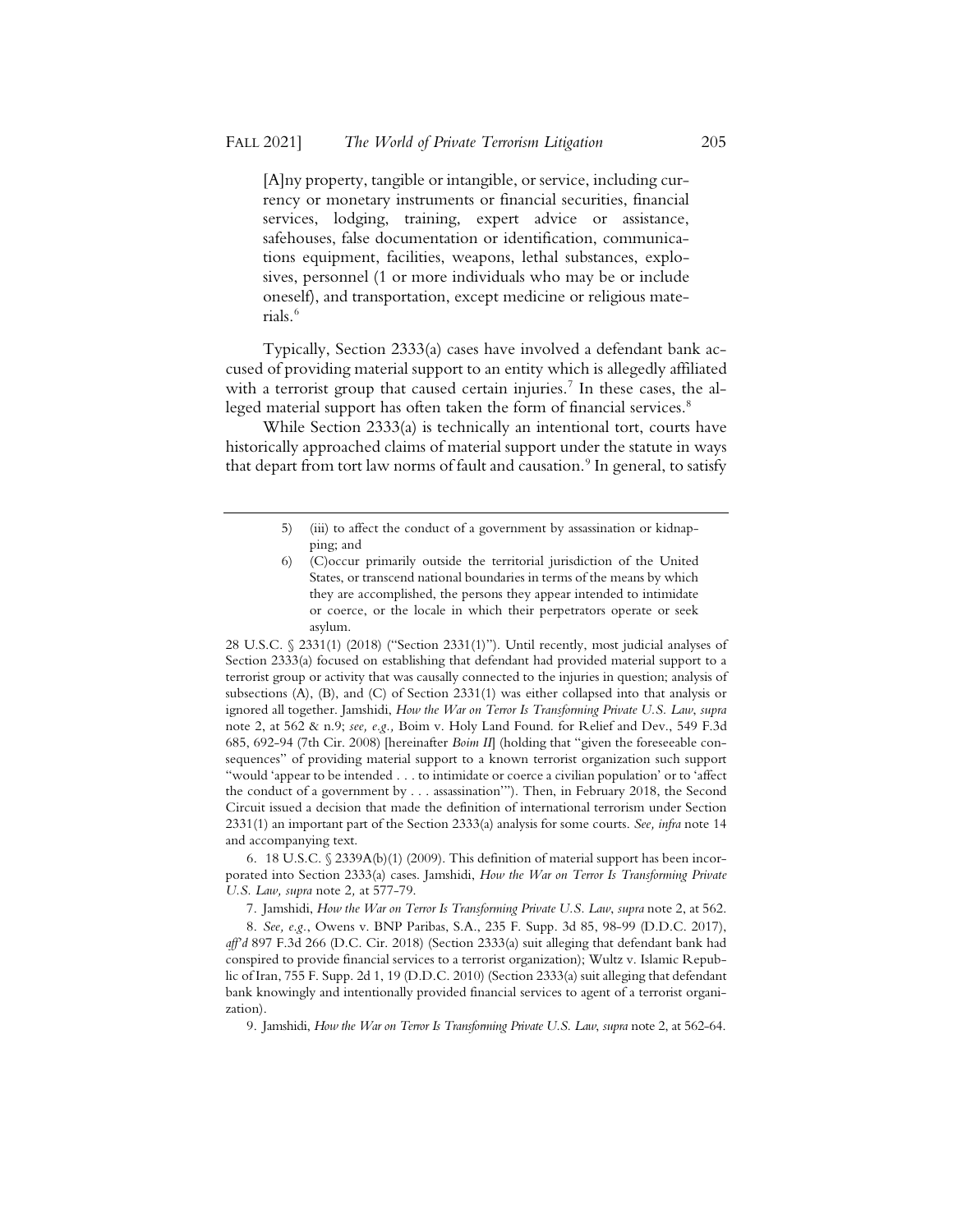the fault element of an intentional tort, plaintiff must show not only that defendant intended to commit the act in question but also to bring about its consequences.<sup>10</sup> To satisfy the causation element of an intentional tort, plaintiff must show that defendant's action was both the factual and proximate cause of plaintiff's injuries. $11$ 

In stark contrast to these norms, much of the Section 2333(a) case law has not historically required plaintiff establish that defendant knew or intended that their material support would further terrorist violence—instead, plaintiff only needs to show that defendant knew or recklessly disregarded the fact that its support would go to a terrorist group or activity.<sup>12</sup> Recently, however, some courts have focused on the definition of international terrorism embedded within Section  $2333(a)^{13}$  and imposed an additional fault requirement that is arguably more demanding.<sup>14</sup>

14. This additional intent requirement relates to Section 2331(1)(B), which requires that an act of international terrorism appear to be intended: "(i) to intimidate or coerce a civilian population; (ii) to influence the policy of a government by intimidation or coercion; or (iii) to affect the conduct of a government by assassination or kidnapping." While the case law is in its early stages, courts adopting the *Linde* approach have appeared, at first blush, to embrace an intent requirement for Section 2331(1)(B) that is not particularly robust. *See, e.g.*, Weiss v. Nat'l Westminster Bank, PLC, 993 F.3d 144, 161 (2d Cir. 2021) (holding that an "assessment of what an observer could reasonably find '*appeared to be intended*'

<sup>10.</sup> *Id.* at 570-72. While there are arguably exceptions to the requirement defendant both intend to commit the act and bring about its consequences, the majority of common law intentional torts require both elements. *Id.* at 571.

<sup>11.</sup> *Id.* at 572-73. While proximate causation is more flexibly applied to intentional tort (as compared to negligence) claims, it remains a key element of an intentional tort. *Id.* at 573.

<sup>12.</sup> *Id.* at 583-84.

<sup>13.</sup> In February 2018, the Second Circuit issued a decision in *Linde v. Arab Bank* that emphasized the importance of independently satisfying the statutory definition of international terrorism to Section 2333(a) analysis. *See* Linde v. Arab Bank, PLC, 882 F.3d 314, 326 (2d Cir. 2018) (citing to Section 2331(1) and holding that material support does not "invariably equate to an act of international terrorism" and only qualifies as such upon a showing that it "involve[d] violence or endanger[ed] human life," appears "intended to intimidate or coerce a civilian population or to influence or affect a government," and "occurred primarily outside the territorial jurisdiction of the United States or transcend[ed] national boundaries"). Unsurprisingly, *Linde* has had the most substantial impact on cases in the Second Circuit, though it also appears to be influencing other circuits as well. *See, e.g.,*  Colon v. Twitter, 14 F.4th 1213, 1219-20 (11th Cir. 2021) (citing to *Linde* in holding that all the elements of the definition of international terrorism must be satisfied to succeed on a Section 2333(a) claim); Gonzalez v. Google, LLC, 2 F.4th 871, 899-900 (9th Cir. 2021) (citing to *Linde* in holding that material support does not "invariably equate to an act of international terrorism" and that "[a]cts constituting international terrorism must also 'appear to be intended—(i) to intimidate or coerce a civilian population; (ii) to influence the policy of a government by intimidation or coercion; or (iii) to affect the conduct of a government by mass destruction, assassination, or kidnapping'"). While all three elements of Section 2331(1) are in play under the *Linde* approach, this Article only addresses, albeit briefly, judicial interpretations of fault under Section 2331(1)(B). *See infra* note 15 and accompanying text.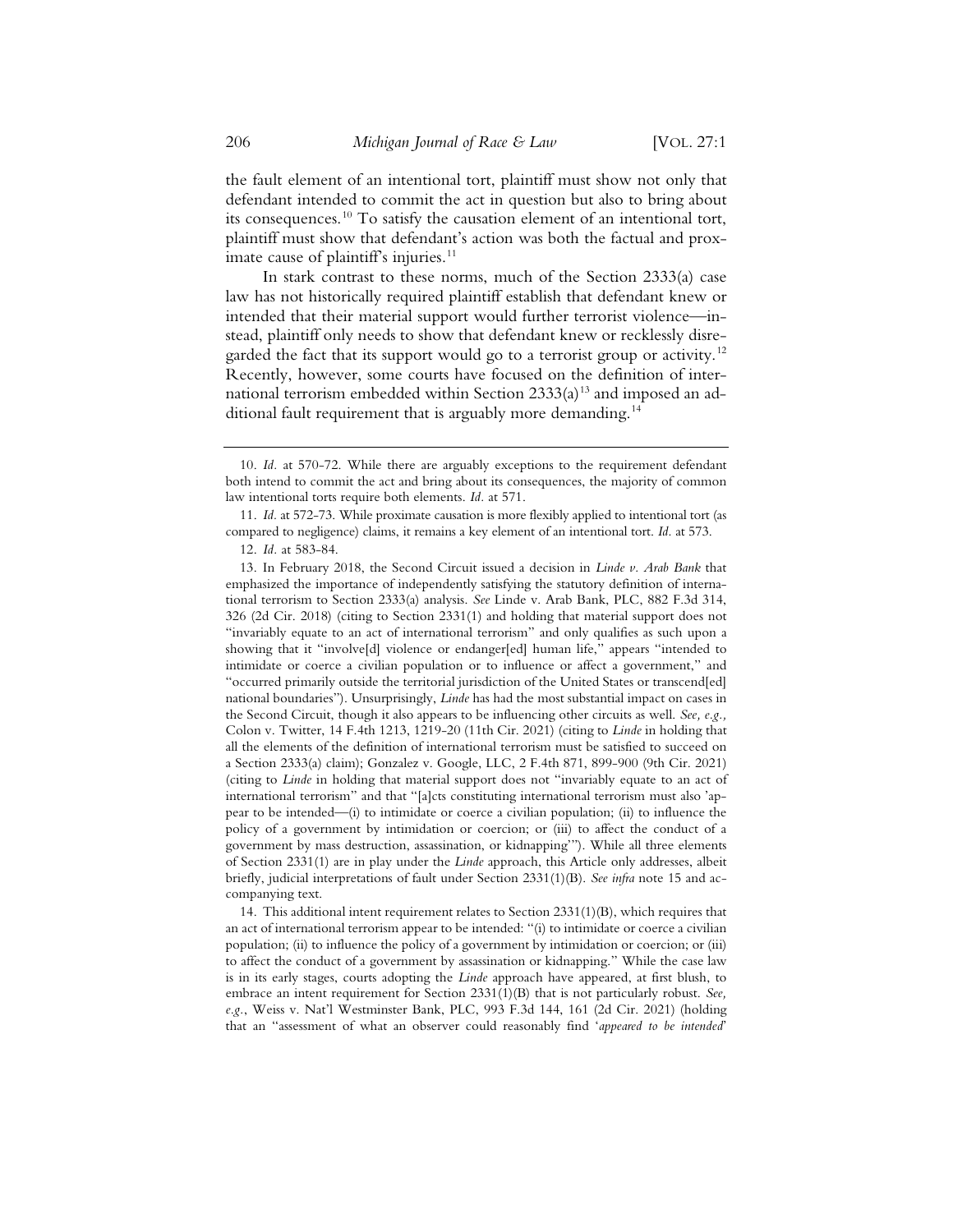As for causation, Section 2333(a) plaintiffs are not required to demonstrate that defendant's support was the factual cause of any specific violent act or injury.<sup>15</sup> Most courts do, however, require that plaintiff establish defendant's actions were the proximate or legal cause of their injuries.16

For its part, Section 1605A allows private parties<sup>17</sup> to sue countries, their agencies and instrumentalities, as well as their officials, employees, and agents for terrorism-related crimes if the foreign state is designated by

15. Jamshidi, *How the War on Terror Is Transforming Private U.S. Law*, *supra* note 2, at 594.

16. *Id.* at 595-97. Historically, courts have disagreed over what proximate causation under Section 2333(a) requires, with some cases taking a more flexible approach and others imposing a more demanding standard. *See* In re Chiquita Brands Int'l, Inc., 284 F. Supp. 3d 1284, 1312-13 (S.D. Fla. 2018) (canvassing different approaches, some more flexible, others more rigid, to proximate causation under Section 2333(a)). As described below, more recently courts appear to favor a more demanding approach to proximate causation. *See infra* note 53.

17. To bring a claim under Section 1605A, the claimant or victim must be "(1) a national of the United States, (2) a member of the armed forces, or (3) otherwise an employee of the Government of the United States, or of an individual performing a contract awarded by the United States Government, acting within the scope of the employee's employment." 28 U.S.C. § 1605(a)(2)(A)(ii) (2016).

<sup>[</sup>undersection 2331(1)(B)] depends on whether the consequences of the defendant's activity were reasonably foreseeable. . .and reasonable foreseeability depends largely on what the defendant knew [about the aims of the terrorist organization]"); Cabrera v. Black & Veatch Special Projects Corp., No. 19-cv-3833, 2021 WL 3508091, at \*19 (D.D.C. July 30, 2021) ("Whether a defendant 'appeared' to have intended its activity to intimidate or coerce is not a question of the defendant's subjective intent but rather a question of what its intent objectively appeared to be"). In reality, however, courts have taken a more demanding approach to Section  $2331(1)(B)$ . They have, for example, held that, unlike the fault requirement for material support, the intent requirement for Section  $2331(1)(B)$  is not satisfied by deliberate indifference. *See* Cabrera, 2021 WL 3508091, at \*19 (holding that being 'deliberately indifferent. . .to the risk that the transferred funds would end up in the hands of terrorists'. . . . does not lead an objective observer to reasonably infer that Defendants' goal was to intimidate or coerce a government or civilian population") (internal citations and quotations omitted); Strauss v. Credit Lyonnais, S.A., 379 F. Supp. 3d 148, 161 (E.D.N.Y. 2019) (holding that defendant's deliberate indifference as to whether it provided financial services to organizations that support terrorist groups does not satisfy the fault requirement for Section 2331(1)(B)) [hereinafter *Strauss I*]. In some cases, courts have assessed fault under Section 2331(1)(B) by looking to the motives for defendant's material support—an approach that contextualizes defendant's actions and, often, makes the fault requirement harder for plaintiffs to satisfy. *See* Kemper v. Deutsche Bank AG, 911 F.3d 383, 391 (7th Cir. 2018) (holding that defendant Deutsche Bank's provision of banking services to Iranian entities did not satisfy the fault requirement for Section 2331(1)(B) because "[t]o the objective observer, [defendant's] interactions with Iranian entities were motivated by economics, not by a desire to 'intimidate or coerce'"); Cabrera, 2021 WL 3508091 at  $\star$ 19 (holding that defendants did not satisfy Section 2331(1)(B) because their alleged payments to the Taliban were not motivated by a desire to intimidate or coerce a civilian population or government but rather to "maximiz[e] profits and ensur[e] their own safety").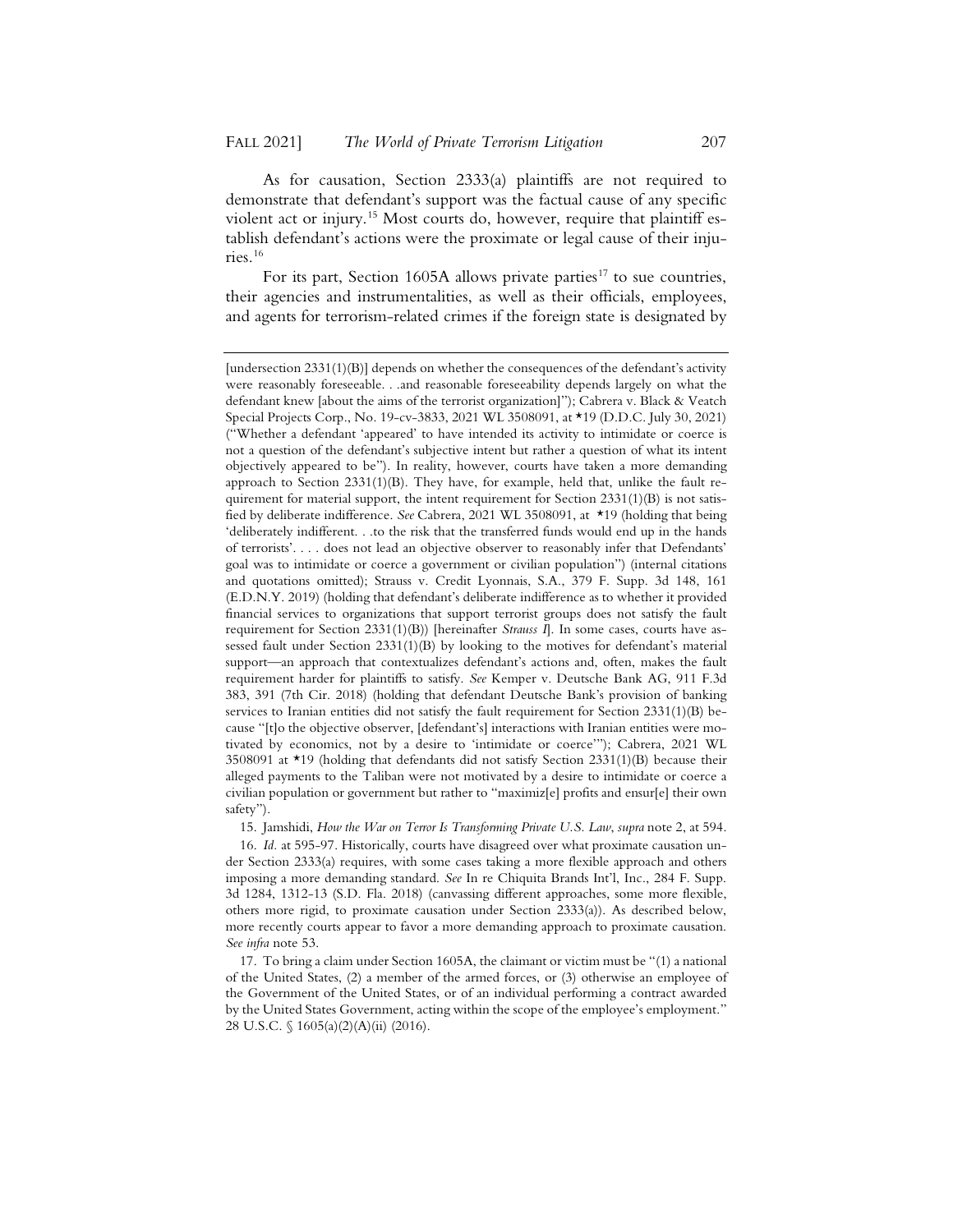the U.S. State Department as a state sponsor of terrorism.<sup>18</sup> While an earlier version of Section 1605A was only jurisdictional in nature,<sup>19</sup> Section 1605A is now both a jurisdictional and substantive law—it gives U.S. courts the authority to hear cases against state sponsors of terrorism *and* provides an independent federal cause of action for those claims.<sup>20</sup>

Under the statute's jurisdictional provision, "[a] foreign state shall not be immune from the jurisdiction of courts of the United States or of the States in any case . . . in which money damages are sought against a foreign state for personal injury or death that was caused by an act of torture, extrajudicial killing, aircraft sabotage, hostage taking, or the provision of material support or resources for such an act if such act or provision of material support or resources is engaged in by an official, employee, or agent of such foreign state while acting within the scope of his or her office, employment, or agency."21

Under the statute's substantive provision, "[a] foreign state that is or was a state sponsor of terrorism . . . and any official, employee, or agent of that foreign state while acting within the scope of his or her office, employment, or agency, shall be liable . . . for personal injury or death caused by acts described in subsection (a)(1) of that foreign state, or of an official, employee, or agent of that foreign state, for which the courts of the United States may maintain jurisdiction under this section for money damages."<sup>22</sup>

As with Section 2333(a), suits under Section  $1605A^{23}$  have typically alleged that state sponsors of terrorism provided material support<sup>24</sup>—from technical advice and training to logistical support and financing—to

<sup>18.</sup> *Id.* at § 1605A(a).

<sup>19.</sup> Owens v. Republic of Sudan, 864 F.3d 751, 764 (D.C Cir. 2017), *vacated and remanded on other grounds*, Opati v. Republic of Sudan, 140 S.Ct. 1601 (2020) [hereinafter *Owens I*]. In 2008, Congress passed legislation replacing Section 1605(a)(7) with Section 1605A. National Defense Authorization Act for Fiscal Year 2008, Pub. L. 110-181, § 11803, 122 Stat. 3, 338 (2008). Overall, Section 1605A is a "much more expansive provision [than Section 1605(a)(7)], one which provides. . . many  $[]$  statutory entitlements" to plaintiffs. In re Islamic Republic of Iran Terrorism Litigation, 659 F. Supp. 2d 31, 40 (D.D.C. 2009). That being said, while 1605A's jurisdictional clause did expand the category of litigants who could bring claims, the clause remains largely identical to Section 1605(a)(7)." *Owens I*, 864 F.3d at 765.

<sup>20.</sup> Opati, 140 S.Ct. at 1606.

<sup>21. 28</sup> U.S.C. § 1605A(a) (2008).

<sup>22.</sup> *Id.* at § 1605A(c).

<sup>23.</sup> Because most cases under both Sections 1605A and 1605(a)(7) have been brought in the D.C. federal courts, this Article focuses on this body of case law in analyzing judicial interpretations of the statute.

<sup>24.</sup> Section 1605A uses the same definition of material support used in the Section 2333(a) context. *See* 28 U.S.C. § 1605A(h)(3) (incorporating the definition of material support found in 18 U.S.C. § 2339A(b)(1) (2009)).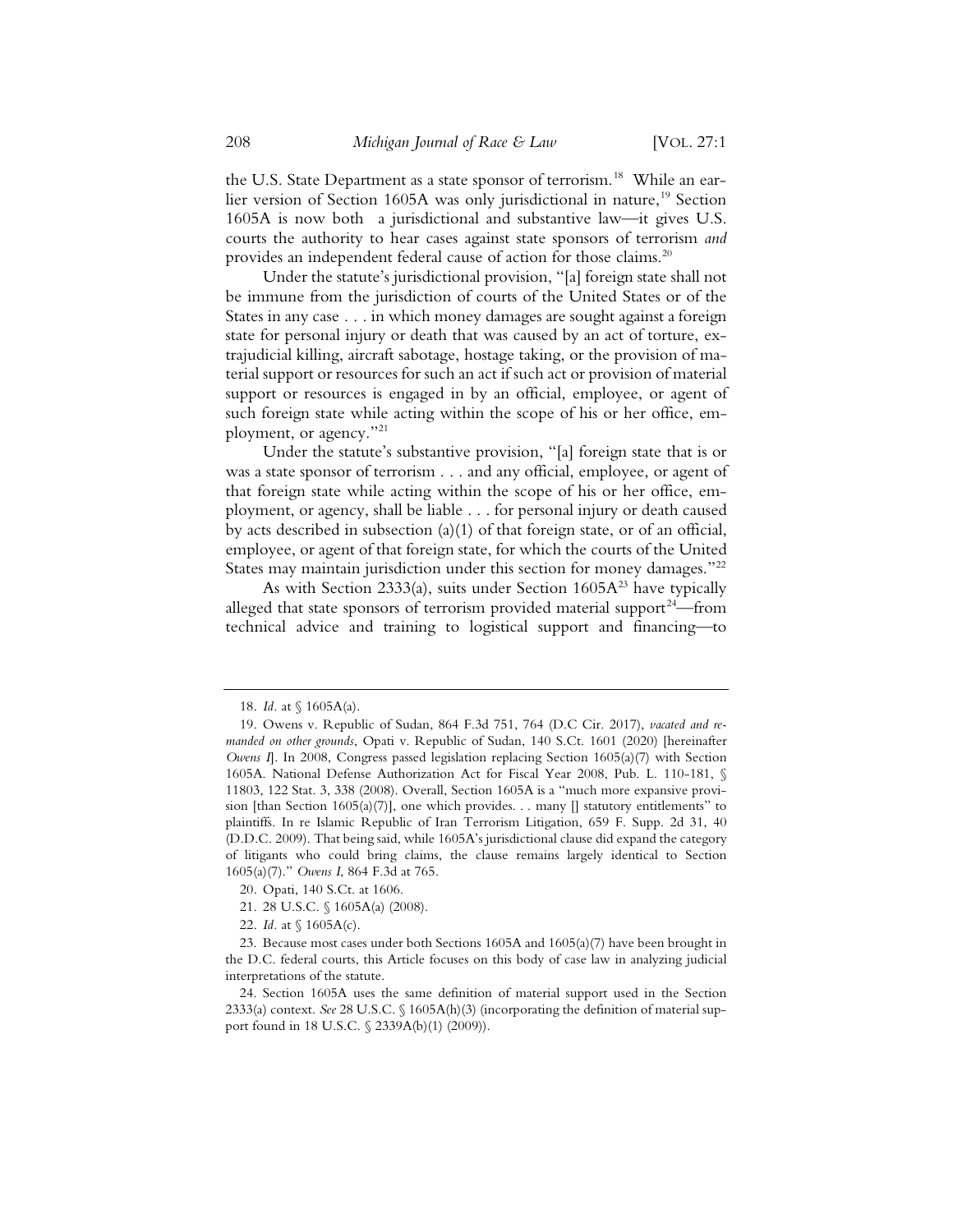terrorist groups or activities.<sup>25</sup> Courts have taken a relatively plaintifffriendly approach to construing Section 1605A's jurisdictional and substantive prongs. For example, plaintiffs can establish jurisdiction under Section 1605A as long as they show that defendant provided material support that proximately caused the terrorist violence and injuries in question.<sup>26</sup> without needing to show that defendant's material support was the factual cause of the specific terrorist act or injury.<sup>27</sup> As for fault, Section 1605A's jurisdictional requirement does not have its own independent fault component.28 As a result, many material support cases do not explicitly address fault as part of the jurisdictional analysis.<sup>29</sup> The material support cases that

26. The threshold for establishing proximate causation under Section 1605A is arguably low. One court described the various avenues for establishing proximate causation in 1605A claims for material support as follows:

[Material] support has been found to have contributed to the actual terrorist act that resulted in a plaintiff's damages when experts testify that the terrorist acts could not have occurred without such support . . . ; or that a particular act exhibited a level of sophistication in planning and execution that was consistent with the advanced training that had been supplied by the defendant state . . . ; or when the support facilitated the terrorist group's development of the expertise, networks, military training, munitions, and financial resources necessary to plan and carry out the attack. . . .

Gates v. Syrian Arab Republic, 580 F. Supp. 2d 53, 67–68 (D.D.C. 2008), *aff'd*, 646 F.3d 1 (D.C. Cir. 2011). *See also* Estate of McCarty v. Islamic Republic of Iran, 19-cv-853, 2020 WL 7696062, at \*4 (D.D.C. Dec. 28, 2020) (noting that "most courts" have interpreted Section 1605A's jurisdictional causation requirement "loosely"); Allan v. Islamic Republic of Iran, 17-cv-338, 2019 WL 2185037, at \*4 (D.D.C. May 21, 2019) (same).

27. *Owens I*, 864 F.3d at 799; Fritz v. Islamic Republic of Iran, 320 F. Supp. 3d 48, 85 (D.D.C. 2018); Valore v. Islamic Republic of Iran, 700 F. Supp. 2d 52, 66 (D.D.C. 2010).

28. *See* Braun v. Islamic Republic of Iran, 228 F. Supp. 3d 64, 75-77 (D.D.C. 2017) (describing Section 1605A's jurisdictional requirement without including a fault requirement); Stansell v. Republic of Cuba, 217 F. Supp. 3d 320, 337-39 (D.D.C. 2016) (same); Worley v. Islamic Republic of Iran, 75 F. Supp. 3d 311, 332-34 (D.D.C. 2014) (same); *Owens II*, 826 F. Supp. 2d at 149-51 (same); Murphy v. Islamic Republic of Iran, 740 F. Supp. 2d 51, 63-64 (D.D.C. 2010) (same); Valore, 700 F. Supp. 2d at 65-66 (same).

29. To the extent fault is part of the jurisdictional analysis, it depends upon the predicate act(s) defendant allegedly engaged in under Section 1605A(a), which include "act[s] of torture, extrajudicial killing, aircraft sabotage, hostage taking, or the provision of material

<sup>25.</sup> *See, e.g.*, Owens v. Republic of Sudan, 826 F. Supp. 2d 128 (D.D.C. 2011) (Section 1605A case in which plaintiffs alleged that Iran and Sudan had provided material support, including training and technical advice, as well as safe haven, to al Qaeda in its bombing of two U.S. embassies in Africa) [hereinafter *Owens II*]; Collett v. Socialist People's Libyan Arab Jamahiriya, 362 F. Supp. 2d 230 (D.D.C. 2005) (Section 1605(a)(7) case against Libya alleging it provided material support, which seems to have been financial, to a terrorist organization that caused injuries to plaintiffs' family members); Weinstein v. Islamic Rep. of Iran, 184 F. Supp. 2d 13 (D.D.C. 2002) (Section  $1605(a)(7)$  case in which plaintiffs alleged Iran provided material support, including funding and training, to Hamas, which was allegedly responsible for violence against an American citizen).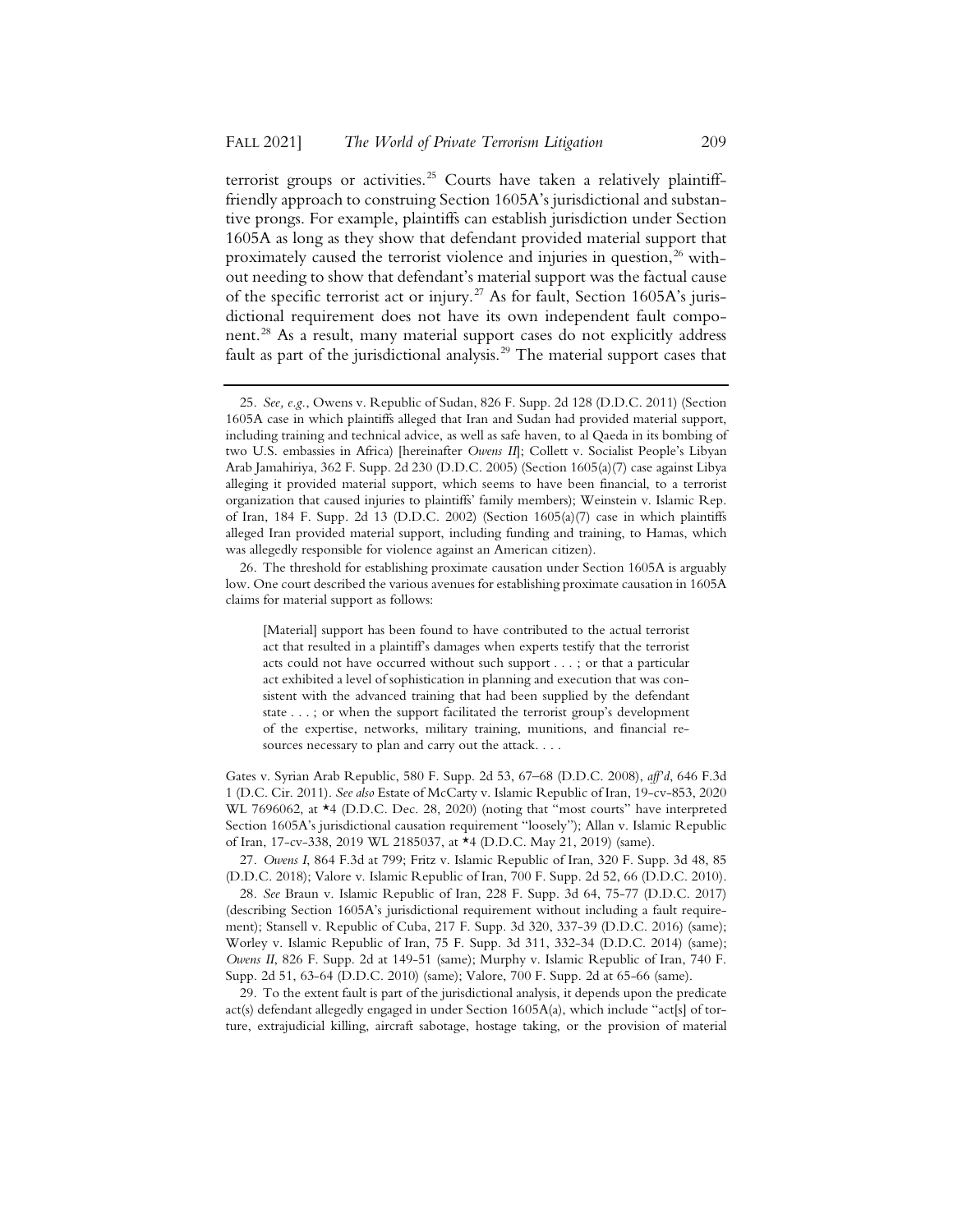*have* considered the issue, however, have rejected any requirement under the jurisdictional clause that a defendant intend its support be used to engage in a specific act of terrorism.<sup>30</sup> Notably, in determining that Section 1605A's jurisdictional prong requires neither specific intent nor factual causation, some courts have cited to leading Section 2333(a) case law.<sup>31</sup>

Judicial approaches to 1605A's substantive cause of action reflect a similarly pro-plaintiff posture. To bring a substantive claim under Section 1605A, plaintiff must plead the elements of an underlying tort, $32$  such as battery, wrongful death, or intentional infliction of emotional distress.<sup>33</sup> In

31. *See Owens I*, 864 F.3d at 798-99 (citing to *Boim II,* a key case construing the tort law requirements of Section 2333(a), in rejecting requirement under Section 1605A(a) that defendants specifically intend or be the factual cause of a particular act of terrorist violence).

32. *See* Roth v. Islamic Republic of Iran, 78 F. Supp. 3d 379, 399 (D.D.C. 2015) ("The elements of causation and injury under section 1605A(c) require plaintiffs 'to prove a theory of liability' which justifies holding the defendants culpable for the injuries that the plaintiffs have allegedly suffered.") (citation omitted); Valore, 700 F. Supp. 2d at 73 (explaining that Section 1605A's substantive cause of action requires that plaintiffs "prove a [tort] theory of liability under which defendants caused the requisite injury or death"). Even though jurisdiction and liability under Section 1605A should be considered separately, some courts have collapsed the inquiry. *See* Wyatt v. Syrian Arab Republic, 908 F. Supp. 2d 216, 231 (D.D.C. 2012), *aff'd,* 554 F. App'x 16 (D.C. Cir. 2014) ("This Court concludes that, having established the requirements of causation and injury necessary to establish subject matter jurisdiction and a waiver of immunity under § 1605A, plaintiffs have also established Syria's liability under  $\S$  1605A(c)").

33. Federal courts are not permitted to fashion new law in determining whether plaintiffs have successfully articulated a substantive claim under Section 1605A(c), and instead must rely on "well-established principles of law, such as those found in the Restatement. . .of Torts and other leading treaties, as well as those principles that have been adopted by the

support or resources for such an act. . . . " 28 U.S.C. § 1605A(a). So, for example, the definition of extrajudicial killing requires fault (namely deliberate killing) while the definition of material support does not. *See* Thuneibat v. Syrian Arab Republic, 167 F. Supp. 3d 22, 35-37 (D.D.C. 2016) (analyzing Section 1605A's jurisdictional requirements and noting fault requirement for extrajudicial killing, but not for material support).

<sup>30.</sup> *Owens I*, 864 F.3d at 798-99; Doe v. Syrian Arab Republic, 18-cv-0066, 2020 WL 5422844, at \*11 (D.D.C. Sept. 10, 2020); Hamen v. Islamic Republic of Iran, 401 F. Supp. 3d 85, 104 (D.D.C. 2019); Salzman v. Islamic Republic of Iran, No. 17-2475, 2019 WL 4673761 at \*14 (D.D.C. Sept. 25, 2019); Fritz, 320 F. Supp. 3d at 85; Estate of Hirshfeld v. Islamic Republic of Iran, 330 F. Supp. 3d 107, 135 (D.D.C. 2018). While some material support cases suggest intent *is* part of the jurisdictional analysis, these decisions do not address or explicitly state that a showing of fault is required. *See* Karcher v. Islamic Republic of Iran, 396 F. Supp. 3d 12, 54-58 (D.D.C. 2019) (holding that Section 1605A's jurisdictional clause was satisfied in material support case against Iran because Iran had "purpose" of facilitating specific acts of terrorist violence, without explicitly stating that such intent is required); Lee v. Islamic Republic of Iran, 19-cv-00830, 2021 WL 325958 at \*13-14 (D.D.C. Feb. 1, 2021) (same). While there may be no fault requirement under Section 1605A(a) for material support, it is likely that most courts presume state sponsors of terrorism have knowledge their material support is going to a terrorist group since the material support is often allegedly direct and recipient organizations, like ISIS and al Qaeda, are usually well-known for their terrorist activities.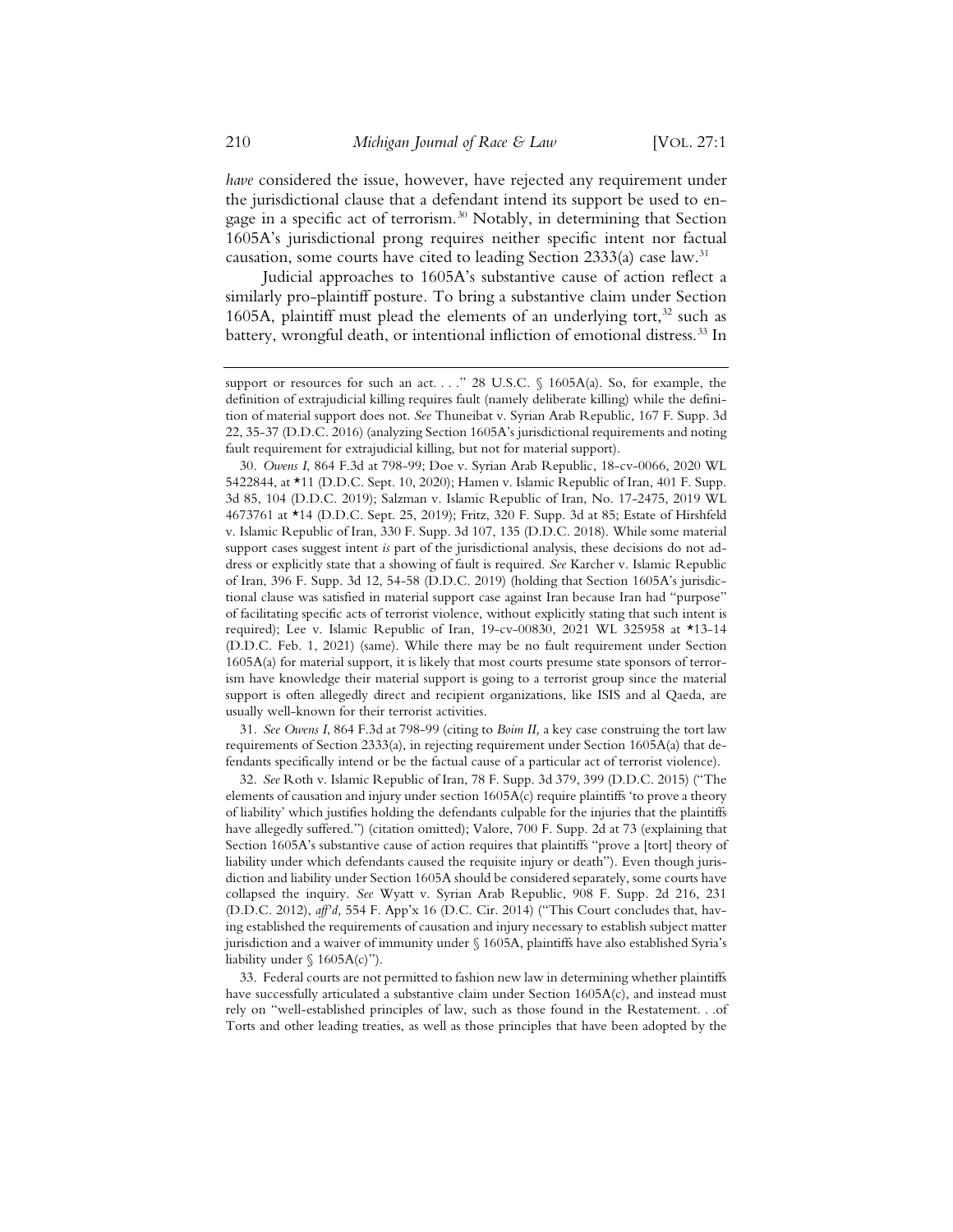considering these tort causes of action, courts have adopted the same flexible approach to causation taken under Section 1605A's jurisdictional provision and required only proximate, but not factual, causation.<sup>34</sup> As for the other elements of substantive tort claims under the statute, courts have been relatively forgiving<sup>35</sup> in determining those elements to be satisfied,<sup>36</sup> especially when it comes to issues of fault.<sup>37</sup>

34. *See* Spencer v. Islamic Republic of Iran, 71 F. Supp. 3d 23, 29 (D.D.C. 2014) (holding that the causation language in Section 1605A(c) is satisfied by a showing of proximate causation); Owens v. Republic of Sudan, 71 F. Supp. 3d 252, 256 n.2 (D.D.C. 2014) (holding that under Section 1605A(c), only proximate causation, and not factual causation, must be shown); Valore, 700 F. Supp. 2d at 75-76 (holding that, like Section 1605A(a), Section  $1605A(c)$  only requires a showing of proximate causation).

35. Because there was no independent cause of action under Section 1605(a)(7), plaintiffs had to bring their claims under state or foreign law. *Owens II*, 826 F. Supp. 2d at 147. Even though Section 1605A remedied this issue, plaintiffs may still bring their substantive claims under state and foreign law. Valore, 700 F. Supp. 2d at 81 n.15. Nevertheless, the federal cause of action under 1605A(c) arguably makes it easier for plaintiffs to succeed on their claims by allowing federal courts to rely on a uniform body of tort law, which is often more forgiving to plaintiffs. *See infra* notes 37-38 and accompanying text. By contrast, under Section 1605(a)(7), plaintiffs' claims would sometimes fail because of the onerous requirements of some state or foreign tort laws. *See Owens II*, 826 F. Supp. 2d at 147-48 (noting that under Section 1605(a)(7) some plaintiffs were barred from recovery where they could not satisfy the elements of their state law cause of action); In re Islamic Republic of Iran Terrorism Litigation, 659 F. Supp. 2d 31, 49 (D.D.C. 2009) (noting that, under Section 1605(a)(7), "hundreds of. . . dissevering plaintiffs had their claims denied because they were domiciled in jurisdictions that did not afford them a substantive claim").

36. As one example, courts have often been flexible in construing claims for intentional infliction of emotional distress brought by family members of victims of terrorism. Typically, such claims require, amongst other things, that the family member be present at the time the harmful conduct occurred to their loved one. RESTATEMENT (SECOND) OF TORTS § 46(2)(a). Courts considering claims for IIED under Section 1605A(c) have, however, often done away with this requirement and allowed IIED claims to proceed even where family members were not present at the terrorist attack. Braun, 228 F. Supp. at 81-82. *Accord* Flanagan v. Islamic Republic of Iran, 87 F. Supp. 3d 93, 115 (D.D.C. 2015); Wyatt, 908 F. Supp. 2d at 229; Valore, 700 F. Supp. 2d at 80.

37. Assault and battery claims are exemplary of the flexible, plaintiff-friendly approach courts often take to questions of fault under Section 1605A(c). As intentional torts, both assault and battery require defendant intend to cause a harmful contact of the other or a third person or imminent apprehension of such contact. RESTATEMENT (SECOND) OF TORTS § 13 (battery); RESTATEMENT (SECOND) OF TORTS § 21(1) (assault); *but see* Jamshidi, *How the War on Terror Is Transforming Private U.S. Law*, *supra* note 2, at 571 n.47 (noting debate over whether battery requires intent to do harm). Rather than evaluating the particular facts of each case, courts have often held that the intent requirement for assault and battery is satisfied in Section 1605A cases because "acts of terrorism are, by their very

majority of state jurisdictions." Roth, 78 F. Supp. 3d at 399 (internal quotations and citation omitted). *See also* Valore, 700 F. Supp. 2d at 76 (holding that courts construing Section 1605A(c) must look to the Restatement on Torts, as well as other sources for well-established standards to evaluate plaintiff's claims); Estate of Heiser v. Islamic Republic of Iran, 659 F. Supp. 2d 20, 24 (D.D.C. 2009) (same).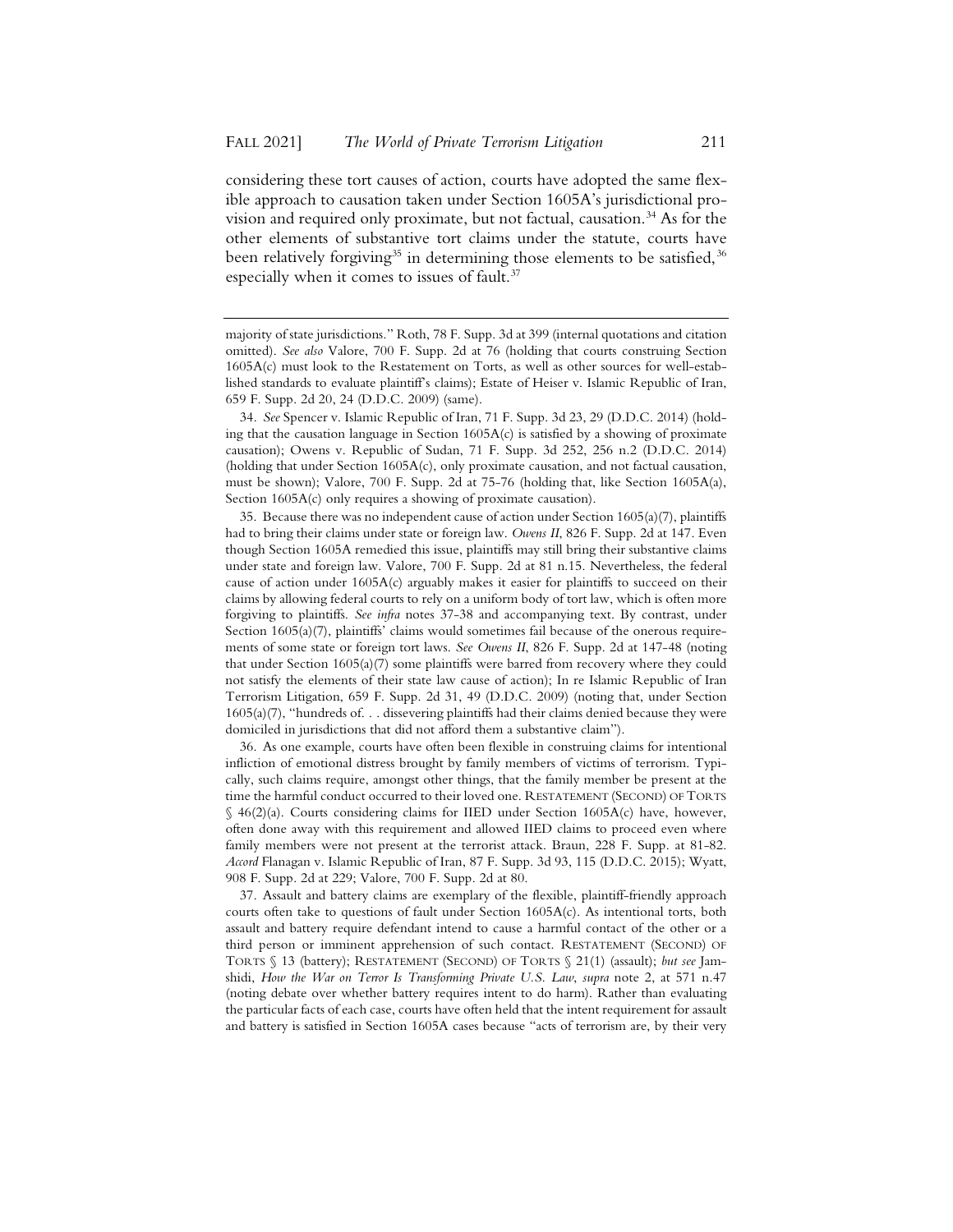Under Section 1605B—the most recent addition to the menu of private terrorism statutes—<sup>38</sup> "[a] foreign state shall not be immune from the jurisdiction of the courts of the United States in any case in which money damages are sought against a foreign state for physical injury to person or property or death occurring in the United States and caused by (1) an act of international terrorism in the United States; and (2) a tortious act or acts of the foreign state or any official, employee, or agent of that foreign state while acting within the scope of his or her office, employment, or agency, regardless where the tortious act or acts of the foreign state occurred."<sup>39</sup>

Section 1605B does not require that foreign state defendants be designated as state sponsors of terrorism. And while liability under Section 1605B is not limited to material support cases, the statute's drafters designed the statute primarily to allow plaintiffs to target foreign sovereigns that provide material support to terrorist groups or activities.<sup>40</sup> Indeed, Section 1605B case law has focused so far on a range of material support claims,<sup>41</sup> including financing, the provision of weapons, and logistical support to terrorist groups or activities.<sup>42</sup>

Unlike Section 1605A, Section 1605B is primarily jurisdictional.<sup>43</sup> That jurisdiction will not lie, however, where defendant is accused of

39. 28 U.S.C. § 1605B (2016).

40. *See* JASTA, § 2(b) (noting that JASTA's purpose "is to provide civil litigants with the broadest possible basis, consistent with the Constitution of the United States, to seek relief against persons, entities, and foreign countries, wherever acting and wherever they may be found, that have provided *material support*, directly or indirectly, to foreign organizations or persons that engage in terrorist activities against the United States.") (emphasis added).

41. An earlier version of Section 1605B incorporated the same definition of material support used by Sections 1605A and 2333(a). 162 CONG. REC. 6,093 (2016). While this language was removed from the final statute, and although available judicial decisions have not explicitly addressed the issue, the definition of material support used in Section 2333(a) and 1605A cases likely applies to Section 1605B.

42. In re Terrorist Attacks on September 11, 2001, 298 F. Supp. 3d 631, 646-48 (S.D.N.Y. 2018).

43. While not creating an independent cause of action, Section 1605B allows U.S. nationals to bring substantive claims under Section 2333(a) against foreign government defendants (something that is not generally allowed per 18 U.S.C. § 2337). 28 U.S.C. § 1605B(c). This means the plaintiff-friendly approach to Section 2333(a) ostensibly applies to those claims. While foreign nationals cannot take advantage of this part of Section 1605B, the statute does not appear to prevent them from bringing claims under 1605B pursuant to state tort law or other substantive laws that are not limited to U.S. nationals.

nature, intended to harm and to terrify by instilling fear of further harm." Worley, 75 F. Supp. 3d at 336 (internal quotations and citation omitted). *Accord* Gill v. Islamic Republic of Iran, 249 F. Supp. 3d 88, 101-02 (D.D.C. 2017); Braun, 228 F. Supp. 3d at 80; Valore, 700 F. Supp. 2d at 76-77.

<sup>38.</sup> Section 1605B was passed as part of JASTA. Pub. L. No. 114-222, §§ 2(a)(1), 2(a)(4), 130 Stat. 852 (2016).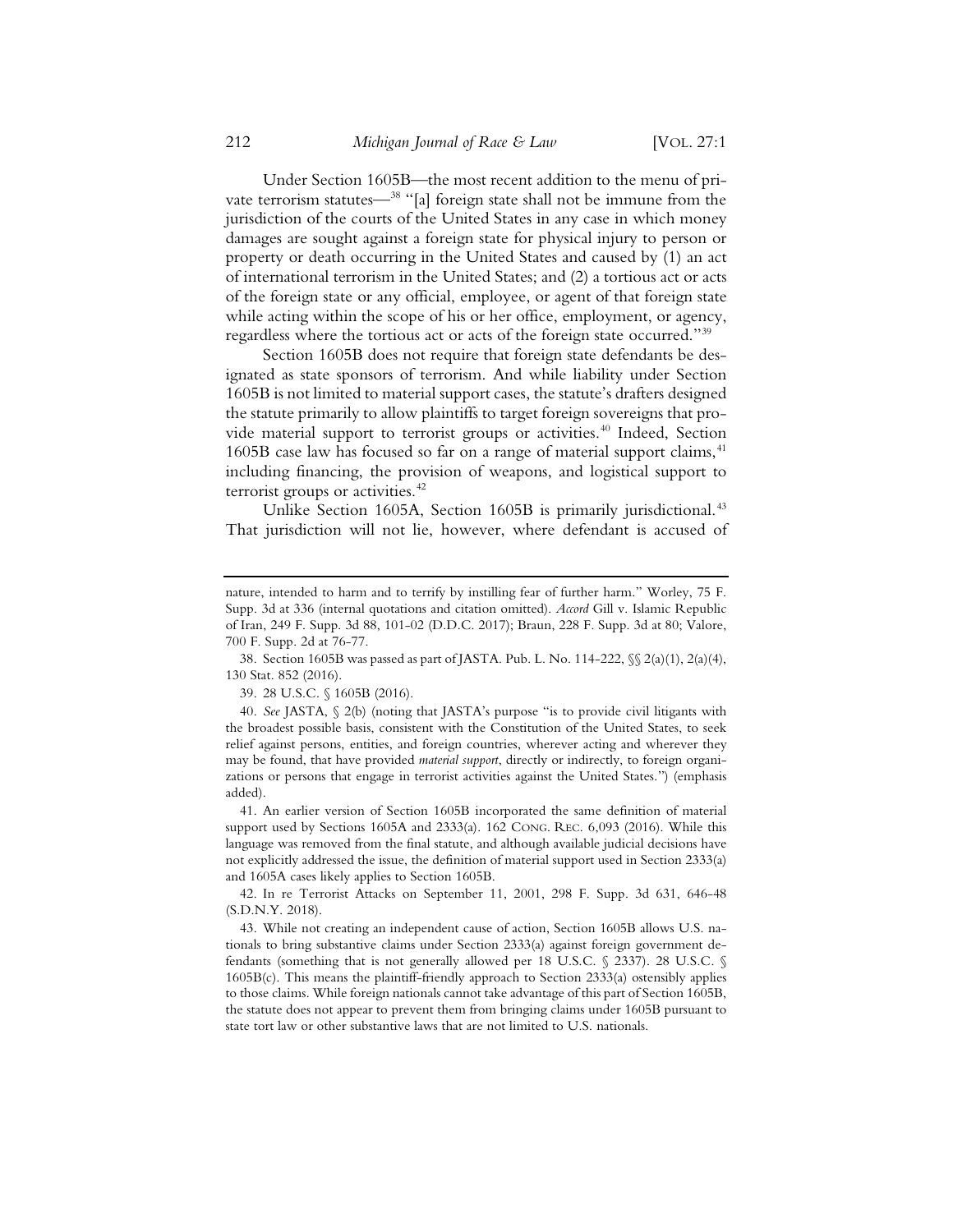"omissions or [of] acts that merely amount to negligence."<sup>44</sup> Put simply, in order to trigger Section 1605B, a plaintiff must establish that a defendant behaved recklessly, knowingly, or intentionally. Nevertheless, as with the other private terrorism statutes, there is no need to show that defendant specifically intended to further terrorist violence or a particular terrorist act.<sup>45</sup> Instead, plaintiffs can satisfy Section 1605B's jurisdictional requirements by simply demonstrating that defendant "knowingly or deliberately provi[ded] . . . material support to terrorists."46 Like Sections 2333(a) and 1605A, plaintiff need only show that defendant's material support was the proximate—and not the factual—cause of terrorist violence.<sup>47</sup>

#### CONNECTING THE PRIVATE AND PUBLIC IN TERRORISM SUITS

In addition to providing remedies for injuries suffered by private parties, suits under Sections 2333(a), 1605A, and 1605B further and support the U.S. government's own terrorism-related priorities, especially when it comes to its criminal material support prosecutions under 18 U.S.C. § 2339A ("Section 2339A") and 18 U.S.C. § 2339B ("Section 2339B").<sup>48</sup> Since 9/11, Sections 2339A and 2339B have been central to the government's terrorism prosecutions in federal courts.<sup>49</sup> Under these laws, providing material support to terrorist groups or activities is a federal crime.<sup>50</sup> By

48. There are other criminal statutes prohibiting material support of terrorism and terrorist groups, including 18 U.S.C. § 2339C (2006), 18 U.S.C. § 2339D (2004), and 18 U.S.C. § 2332d (2002). Because Sections 2339A and 2339B are at the heart of the government's criminal prosecution of material support, they are the sole focus of this Article. *See infra* note 50 and accompanying text.

49. Norman Abrams, *The Material Support Terrorism Offenses: Perspectives Derived from the (Early) Model Penal Code*, 1 J. NAT'L SECURITY L. & POL'Y 5, 5–6 (2005); Norman Abrams, *A Constitutional Minimum Threshold for the Actus Reus of Crime? MPC Attempts and Material Support Offenses*, 37 QUINNIPIAC L. REV. 199, 212–14 (2019).

50. *See* 18 U.S.C. § 2339A(a) (2009) ("Whoever provides material support or resources or conceals or disguises the nature, location, source, or ownership of material support or resources, knowing or intending that they are to be used in preparation for, or in carrying out [various crimes associated with terrorism] or attempts or conspires to do such an act" is guilty of violating the statute.); 18 U.S.C. § 2339B(a)(1) (2015) ("Whoever knowingly provides material support or resources to a foreign terrorist organization, or attempts or conspires to do so" violates the statute.).

<sup>44. 28</sup> U.S.C. § 1605B(d).

<sup>45</sup>*. See* In re Terrorist Attacks on September 11, 2001, 298 F. Supp. 3d at 647 (holding that plaintiffs had failed to demonstrate that a Saudi-owned entity had provided material support that directly or indirectly contributed to the 9/11 attacks but not requiring that plaintiffs show it was defendant's purpose or intent to facilitate those attacks).

<sup>46.</sup> *Id.*

<sup>47.</sup> *Id.* at 644-46. While the proximate causation requirement is based on Section 1605A, it is too early to say what sort of showing courts will demand, in practice, under Section 1605B. *Id.* at 645-646.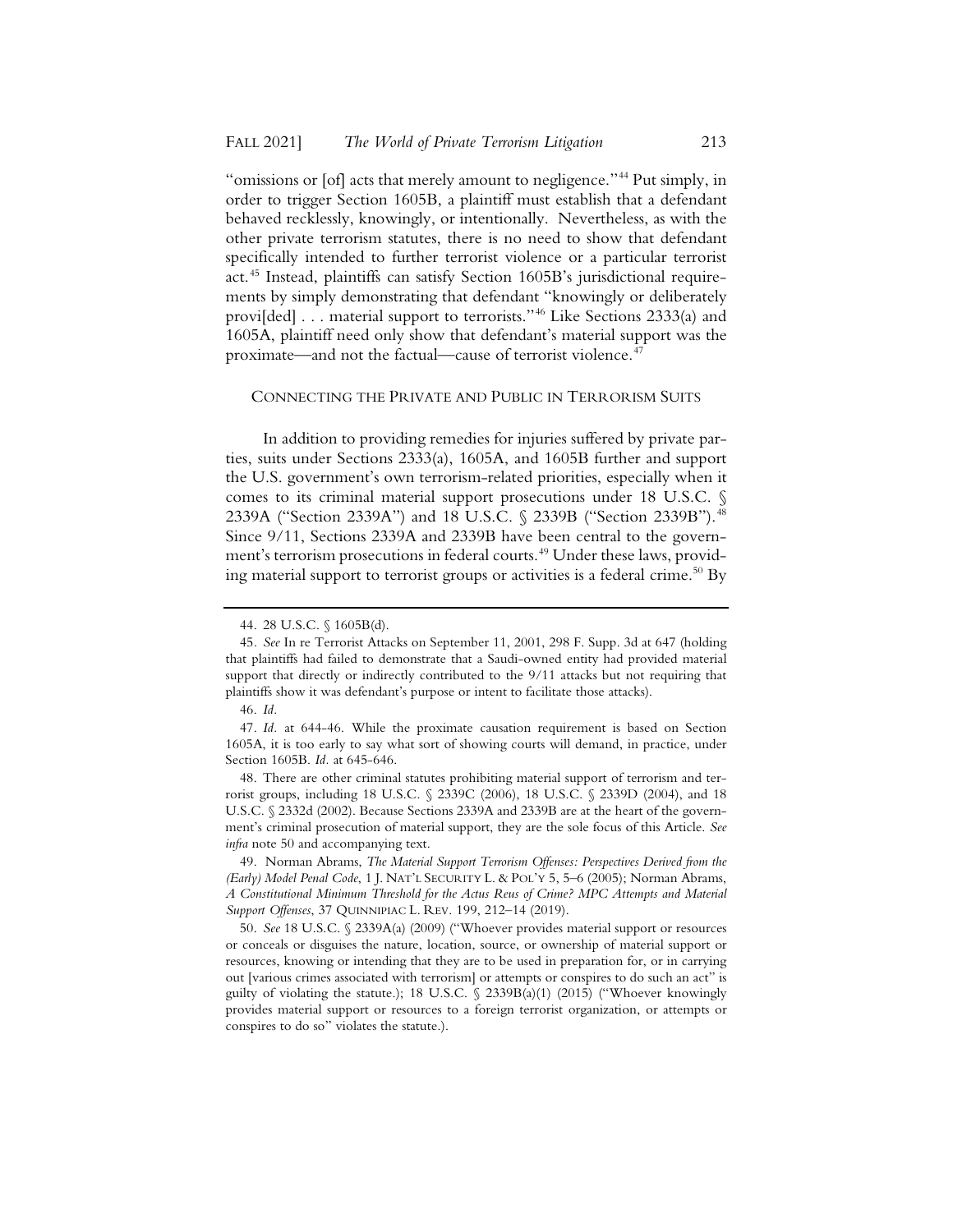targeting similar types of cases, furthering the same legislative purpose and objectives, and facilitating collaboration between private parties and the U.S. government in its "fight" against terrorism, suits under the private terrorism statutes supplement Section 2339A and 2339B prosecutions, and further the government's counterterrorism priorities more broadly.

Starting with the first category—similarity in case type—the criminal and private terrorism laws penalize similar types of behavior and implicate similar "terrorist" organizations. Because of their shared focus on material support, the criminal and private terrorism laws sweep in nearly any behavior connected in some way to terrorism or terrorist entities. On the criminal side, because they prohibit a wide range of conduct and do not require the actual commission of terrorist violence, the criminal material support laws allow the government to prosecute individuals and entities "regardless of their proximity to terrorism or terrorist groups . . . ."51 While the private terrorism laws do require an act of violence, Sections 2333(a), 1605A, and 1605B also empower plaintiffs to pursue expansive theories of liability against defendants with loose ties to particular terrorist acts or groups. For example, because of flexible judicial approaches to scienter and causation applied to claims under Section 2333(a), plaintiffs have historically been able to pursue defendants that have engaged in activities several degrees removed from terrorist groups or activities.<sup>52</sup>

<sup>51.</sup> Jamshidi, *How the War on Terror Is Transforming Private U.S. Law*, *supra* note 2, at 579.

<sup>52</sup>*. Id.* at 619. *Strauss v. Credit Lyonnais, S.A.* is one example of how Section 2333(a) has historically exposed defendants far removed from terrorist groups or activities to liability. 2006 WL 2862704. In *Strauss*, plaintiffs brought claims against defendant, a French bank, under Section 2333(a) relating to various terrorist attacks committed by the Palestinian group, Hamas. *Id.* at \*2-6. Plaintiffs alleged the defendant bank had violated Section 2333(a) by providing routine financial services to various Palestinian charities, which were allegedly tied to Hamas. *Id.* at \*4-6. In allowing plaintiffs' claims to move forward, the court did not demand a specific causal link between defendant's activities and particular acts of terrorist violence, or any meaningful showing that defendant had knowingly or intentionally provided its services to terrorist groups or in furtherance of terrorist activities. *Id.* at \*13-15. More recently, however, some courts appear to be restricting Section 2333(a)'s expansive reach. This is a product, in part, of the *Linde* decision's focus on Section 2331(1)'s definition of international terrorism. Indeed, in light of *Linde*, in 2019, the court in *Strauss*—which had not considered Section 2331(1) in its earlier decisions—dismissed the case against defendant because plaintiffs could not satisfy the elements of Section 2331(1). *Strauss I*, 379 F Supp. 3d at 156-161. Some courts also appear to be restricting Section 2333(a)'s reach by back-tracking on earlier, more forgiving approaches to proximate causation. For example, in *Kemper v. Deutsche Bank, A.G.*, the Seventh Circuit "clarified" its proximate cause holding in *Boim II*, which it said could be "read to suggest that something less than proximate cause might suffice to prove (Section 2333(a)) liability." 911 F.3d at 391; *see* In re Chiquita Brands Int'l, 284 F. Supp. 3d at 1312 (observing that *Boim II* "adopted a 'relaxed' standard of proximate causation"). In *Kemper*, the court made clear that proximate causation was both required to prove a Section 2333(a) claim and that "foreseeability, directness, and the substantiality of the defendant's conduct. . .are relevant to the inquiry." *Id.* at 391-92. This is arguably a more demanding approach than that taken in *Boim II*, as well as in *Strauss* and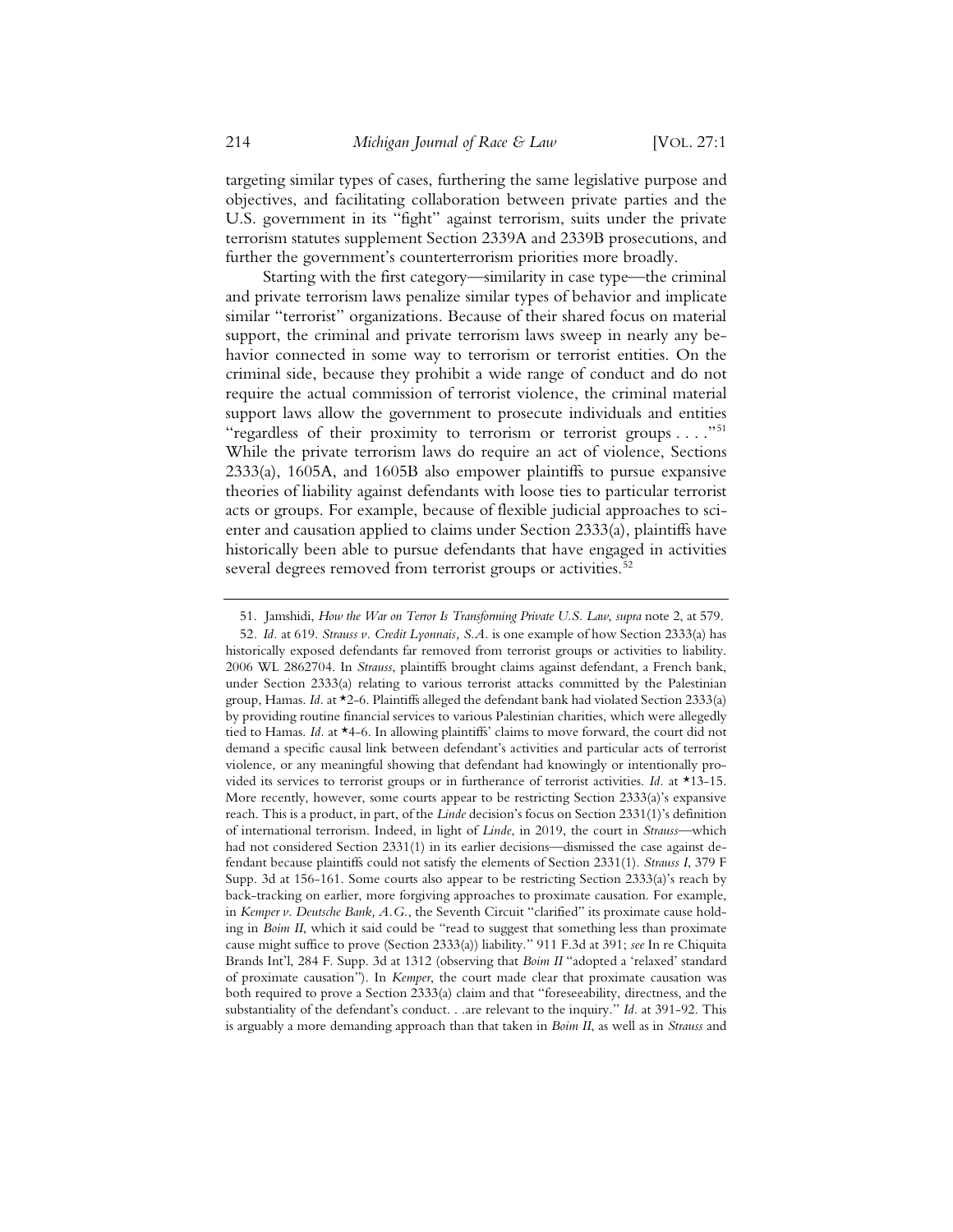Similarity in case type between the criminal and private material support laws is also a result of the "terrorist" entities targeted by these suits. This targeting is primarily a byproduct of the relationship (both formal and informal) between these statutes and the government's designation of foreign terrorist organizations ("FTOs"). To trigger prosecution under Section 2339B, material support must be given to a designated FTO.<sup>53</sup> Much like the designation of state sponsors of terrorism, the U.S. State Department is responsible for designating FTOs.<sup>54</sup> Like Section 2339B cases themselves, Section 2333(a) suits based on underlying violations of Section 2339B<sup>55</sup> can only be brought for material support going to an FTO.<sup>56</sup> While Section 2333(a) cases that are based on Section 2339A can implicate terrorist activities by non-FTO groups, winning those cases is difficult absent a relationship between the group in question and a designated FTO.<sup>57</sup>

53. 18 U.S.C. § 2339B(a)(1) (2015).

other earlier case law. Jamshidi, *How the War on Terror Is Transforming Private U.S. Law*, *supra* note 2, at 595-97; In re Chiquita Brands Int'l, 284 F. Supp. 3d at 1312-14. Other recent cases have similarly embraced a more demanding approach to proximate causation under Section 2333(a). *See, e.g*. Crosby v. Twitter, 921 F.3d 617, 624 (6th Cir. 2019) (holding that under Section 2333(a) "substantiality, directness, and foreseeability are all relevant in a proximate cause determination"); Owens v. BNP Paribas, S.A., 897 F.3d 266, 276 (D.C. Cir. 2018) ("[W]hen a defendant is more than one step removed from a terrorist act or organization, plaintiffs suing under (Section 2333(a)) must allege some facts demonstrating a substantial connection between the defendant and terrorism").

<sup>54.</sup> Under federal law, the Secretary of State can declare a group to be an FTO as long as it: (a) "is a foreign organization"; (b) "engages in terrorist activity . . . or terrorism . . . or retains the capability and intent to engage in terrorist activity or terrorism"; and (c) "threatens the security of [U.S.] nationals or the national security of the United States." 18 U.S.C.  $\{(1189(a)(1)(A) - (C) (2004)\}.$ 

<sup>55.</sup> Nearly all Section 2333(a) cases are based on underlying violations of Sections 2339B and/or 2339A. Jamshidi, *How the War on Terror Is Transforming Private U.S. Law*, *supra* note 2, at 562 n.7. Violations of these statutes theoretically satisfy subsection (A) of the definition of "international terrorism." Linde, 882 F.3d at 325-26; *see also* Boim v. Quranic Literary Inst. & Holy Land Found., 291 F.3d 1000, 1015 (7th Cir. 2002) [hereinafter *Boim I*] (concluding that Section 2333(a) claims can be based on underlying violations of Section 2339A and 2339B, which constitute acts of "international terrorism"). Defendants need not be convicted under Sections 2339A or 2339B to be sued under Section 2333(a). *Boim I*, 291 F.3d at 1015.

<sup>56.</sup> *See, e.g.*, Weiss v. Nat'l Westminster Bank PLC, 768 F.3d 202, 204–05 (2d Cir. 2014) (Section 2333(a) case involving underlying Section 2339B claim alleging material support to a charity that provided funds to Hamas, a designated FTO); Strauss v. Credit Lyonnais, S.A., 925 F. Supp. 2d 414, 419, 442 (E.D.N.Y. 2013) (Section 2333(a) case involving underlying Section 2339B claim alleging material support to purported alter-egos of Hamas).

<sup>57.</sup> For example, in *Ahmad v. Christian Friends of Israeli Communities*, the court dismissed a Section 2333(a) claim—based in part on underlying violations of Section 2339A brought against U.S. charities purportedly providing financial support to Israeli settlers. No. 13 Civ. 3376, 2014 WL 1796322, at \*5 (S.D.N.Y. May 5, 2014). Even though plaintiffs had presented allegations that arguably made out a claim that the settlers had engaged in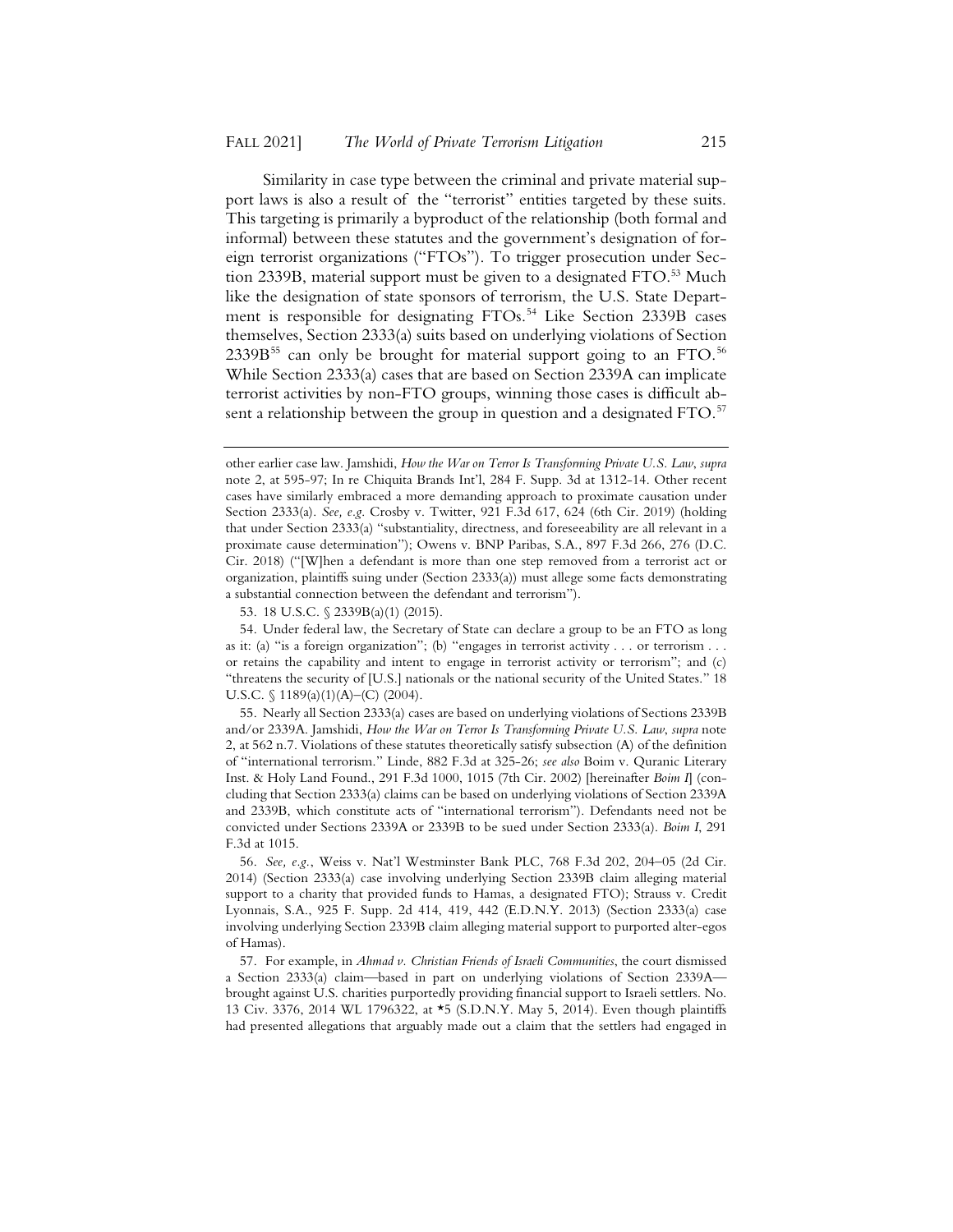Even though Section 1605A does not expressly condition suit on FTO support, many of these cases involve aid to such groups.<sup>58</sup> As for Section 1605B, while these suits also do not depend on the involvement of FTOs, the majority of cases brought so far have focused on terrorist activity by an  $FTO.<sup>59</sup>$ 

As for the second category—furthering the same legislative purpose and objectives—support for the U.S. government's "fight" against terrorism is at the heart of both the criminal and private terrorism statutes. In considering passage of Section 2339B, for example, Congress noted that "law enforcement at all levels must be given reasonable and legitimate investigative tools to enhance their capability of thwarting, frustrating, and preventing terrorist acts before they result in death and destruction."60 Similarly, the legislative histories of Sections 2333(a), 1605A, and 1605B make clear that they are aimed not only at providing remedies for individual harm, but also at combatting the threat of terrorism itself. In describing the need for Section 2333(a), one senator declared that "[n]ow more than ever, countries around the world must be vigilant and relentless in the fight against terrorism."<sup>61</sup> In passing the original version of Section 1605A, the House Report struck a similar note. An exception to foreign sovereign immunity was necessary, in Congress's view, because state sponsors had "become better at hiding their material support for their [terrorist] surrogates . . . ."62 Congressional commentary on Section 1605B's role in the "fight" against terrorism is especially explicit in drawing the connection

terrorist activity, the court dismissed the complaint. *Id.* at  $\star$ 3. In doing so, it suggested that a "knowing" donor to Israeli settler groups would not, inevitably, know their money would support terrorist activities; while, by contrast, a knowing donor to Hamas "would know that Hamas was gunning for Israelis . . . and that donations to Hamas . . . would enable Hamas to kill or wound, or try to kill, or conspire to kill more people in Israel." *Id.* In this fashion, the court intimated that being affiliated with the sort of "established terrorist organization[s]" typically designated as an FTO—like Hamas—was highly persuasive, even in Section 2333(a) cases based on violations of Section 2339. Though plaintiffs' complaint suffered from other shortcomings, the fact the alleged terrorist activity involved a group that defied government-sanctioned views on terrorist organizations arguably weighed heavily on the court's dismissal decision. *See id.*

<sup>58.</sup> *See, e.g.*, Braun, 228 F. Supp. 3d at 64 (Section 1605A case involving alleged material support to Hamas, a designated FTO); Bluth v. Islamic Republic of Iran, 203 F. Supp. 3d 1 (D.D.C. 2016) (same); Roth, 78 F. Supp. 3d at 379 (same).

<sup>59.</sup> As discussed below, Section 1605B was primarily designed to allow suits related to the 9/11 attacks—which were perpetuated by al Qaeda, a designated FTO—and has been almost exclusively used for that purpose so far. *See infra* notes 76, 89 and accompanying text*; Foreign Terrorist Organizations*, U.S. DEP'T OF STATE, https://www.state.gov/foreignterrorist-organizations/ (last visited Sept. 2, 2021) (listing al Qaeda as a designated FTO since 1999).

<sup>60.</sup> H.R. REP. NO. 104-383, at 42 (1995).

<sup>61.</sup> 137 CONG. REC. 3303 (1991).

<sup>62.</sup> H.R. REP. NO. 104–383, 62.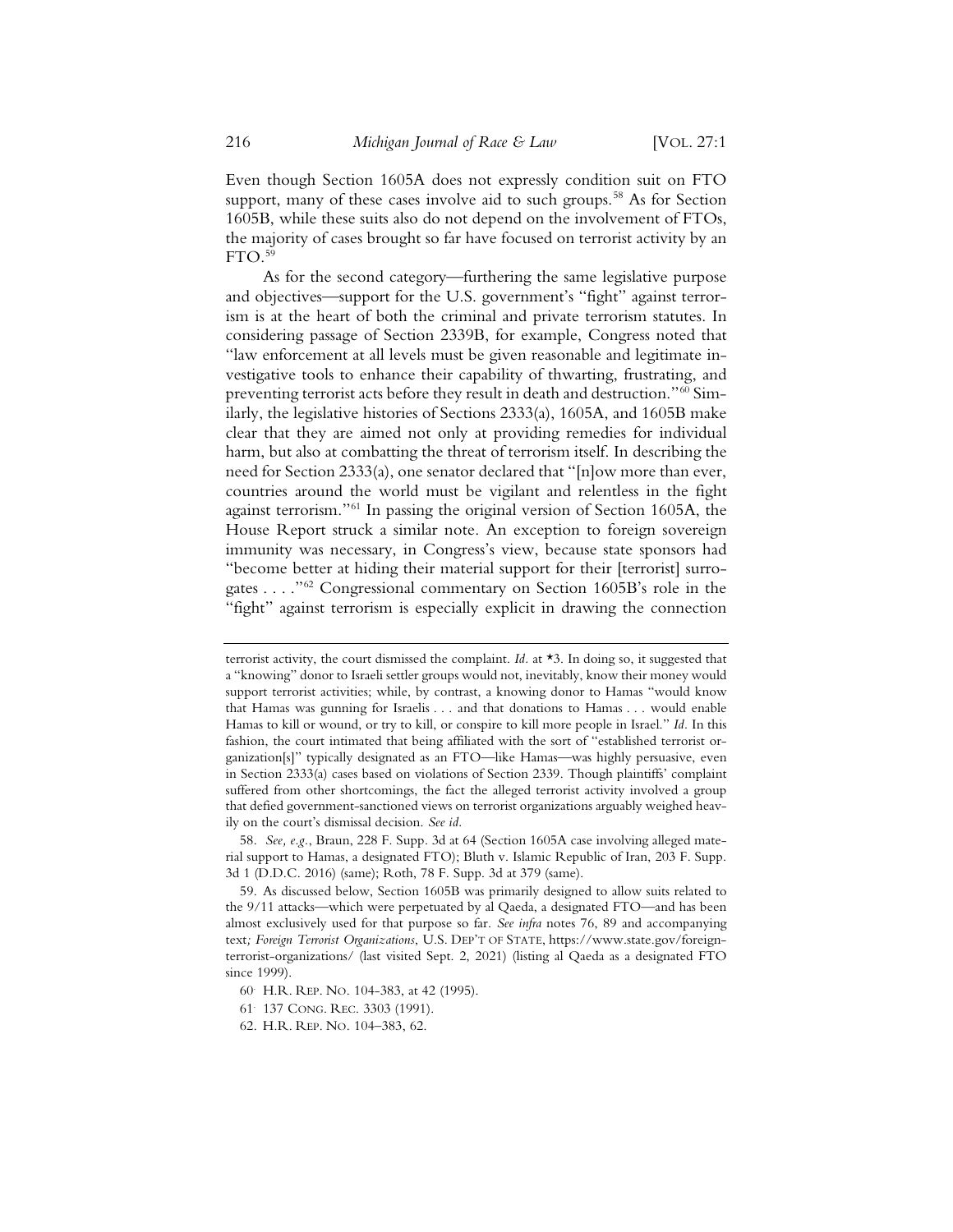between private terrorism suits and the government's counterterrorism efforts. In articulating the need for the statute, Congress noted both that "[i]nternational terrorism is a serious and deadly problem that threatens the vital interests of the United States,"63 and that the U.S. government "has a vital interest in providing persons and entities injured as a result of terrorist attacks committed within the United States with full access to the court system in order to pursue civil claims. . ."<sup>64</sup>

The final way in which private terrorism suits support the government's criminal terrorism prosecutions and counterterrorism activities more generally is by facilitating collaboration between private parties and the government.<sup>65</sup> Indeed, some private terrorism plaintiffs view their work as aimed at supporting the government's counterterrorism efforts.<sup>66</sup> Some have even felt duty-bound to share relevant evidence with the U.S. government. For example, in several cases, plaintiffs have provided information to assist with ongoing criminal material support suits or investigations.67 On certain occasions, the U.S. government has returned the favor

<sup>63.</sup> JASTA, Pub. L. No. 114-222, §§ 2(a)(1), 130 Stat. 852 (2016).

<sup>64.</sup> *Id.*

<sup>65.</sup> The one arguable exception to this rule is Section 1605B. Even at its inception, Section 1605B created more friction than collaboration between prospective plaintiffs and the Executive branch. Though ultimately overridden by Congress, President Barack Obama vetoed JASTA because it included Section 1605B—which is broadly understood to target Saudi Arabia, an important U.S. ally, for alleged involvement in the 9/11 attacks. *See* 162 CONG. REC. 13,539 (2016) (Justice Against Sponsors of Terrorism Act-Veto reflecting Obama's veto of JASTA); David Smith, *Congress Overrides Obama's Veto of 9/11 Bill Letting Families Sue Saudi Arabia*, GUARDIAN (Sept. 29, 2016), http://www.theguardian.com/us-news/2016/sep/28/senate-obama-veto-september-11-bill-saudi-arabia (describing Congress's override of Obama's veto of JASTA); *infra* notes 89-90 and accompanying text (describing JASTA as targeting Saudi Arabia). Beyond this initial tense history, Section 1605B includes a provision that could further exacerbate friction between plaintiffs and the Executive, by giving the latter authority to resolve Section 1605B cases. *See* JASTA, § 5 (provision allowing the U.S. government to intervene and stay Section 1605B cases where the Secretary of State certifies the government is engaged in good faith discussion with the foreign sovereign to resolve the suit). Whether this provision will, in fact, create friction between plaintiffs and the Executive branch will likely turn on the identity of the defendant. If the defendant state is a U.S. ally, like Saudi Arabia, the Executive branch may be less inclined to work with plaintiffs in a collaborative fashion.

<sup>66.</sup> As the lead plaintiff in one Section 1605A case said about her family's motivations for filing suit, "[w]e don't want to be victims of terror anymore. We want to be soldiers in the war on terrorism; the courtroom is our battlefield." Newsweek Staff, *We Want to Hurt Iran*, NEWSWEEK (Mar. 18, 2003), http://www.newsweek.com/we-want-hurt-iran-132447. Plaintiffs in a leading Section 2333(a) case expressed a similar desire to "shut[] down the [terrorist] fundraising network" and set a broad precedent to deter future funding of terrorism, rather than to simply collect damages. ORDE KITTRIE, LAWFARE: LAW AS A WEAPON OF WAR 59 (2015).

<sup>67.</sup> For example, plaintiffs in the *Boim* case provided evidence they had gathered to the U.S. government to help with a criminal case against several *Boim* defendants. KITTRIE,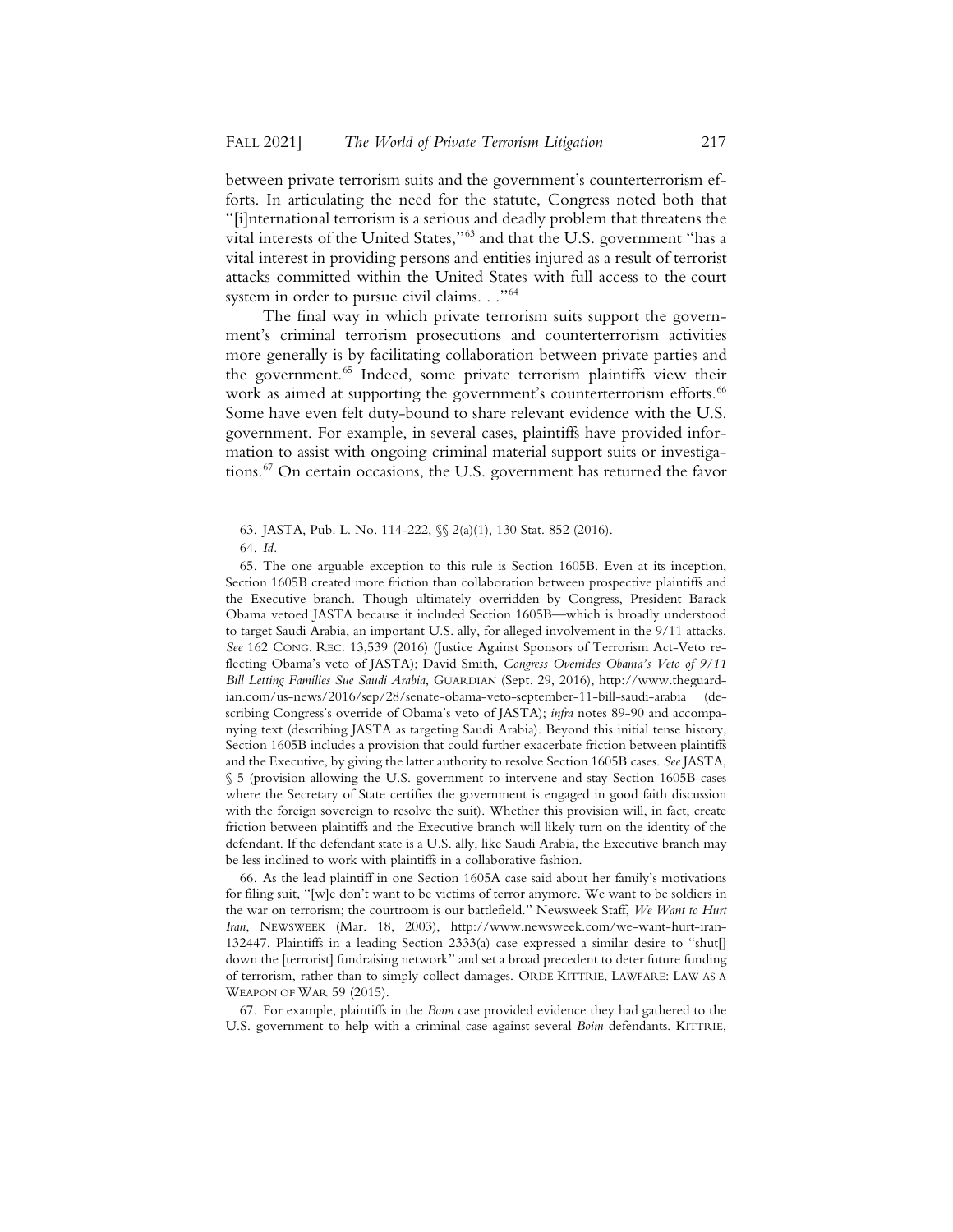and directly collaborated with private terrorism plaintiffs. In at least one case, the U.S. government reportedly sent a team of FBI agents to the Gaza Strip to collect evidence on a plaintiff's behalf.<sup>68</sup> In another suit, the U.S. Department of Treasury provided information to the plaintiffs' lawyers so that they could attach funds held in U.S. bank accounts in fulfillment of a Section 1605A judgment against Iran.<sup>69</sup>

#### DISCRIMINATORY EFFECTS

There is another important way in which private terrorism suits align with the government's criminal terrorism prosecutions. Like those efforts, private terrorism case exhibit a disproportionate and discriminatory focus on Arabs and Muslims, by design. While Section 2339A and 2339B prosecutions primarily target Muslim and/or Arab individuals or those connected with Muslim and/or Arab groups, suits under Sections 2333(a), 1605A, and 1605B primarily implicate, directly or indirectly, Muslim and /or Arab individuals, groups, and countries.

Though scattered, available information suggests most federal terrorism prosecutions, including for material support, have been brought against Arabs and/or Muslim individuals, or those connected with Arab or Muslim groups, often for vague or non-violent crimes.<sup>70</sup> One study found that of the 519 individuals charged with terrorism-related crimes or who died allegedly engaged in such crimes since 9/11, 465 were Muslim.<sup>71</sup> Another recent study found that between 2012 and 2017 nearly all forty-five indictments charging violations of Section 2339A involved individuals who "came under the scrutiny of law enforcement based on the perception they

*supra* note 67, at 59–60. Plaintiffs in another 2333(a) case, *Linde v. Arab Bank*, also reportedly provided materials to the U.S. government to assist with its investigation into defendant, Arab Bank. *Id.* at 64.

<sup>68.</sup> *Id.* at 71.

<sup>69</sup>*. Id.* at 79.

<sup>70</sup>*. See* Sameer Ahmed, *Is History Repeating Itself? Sentencing Young American Muslims in the War on Terror*, 126 YALE L.J. 1520, 1560 (2017) ( Muslims are disproportionately prosecuted in the War on Terror"); LORENZO VIDINO & SEAMUS HUGHES, ISIS IN AMERICA: FROM RETWEETS TO RAQQA, 7–8 (2015) (noting that, between March 2014 and December 2015, the overwhelming majority of U.S.-based ISIS supporters (73%) were not involved in plotting terrorist attacks in the U.S., and instead were arrested for "intent to do harm" overseas or for providing materials support, specifically "personnel and funds," to fighters in Syria and Iraq); WADIE SAID, CRIMES OF TERROR: THE LEGAL AND POLITICAL IMPLICATIONS OF CRIMES OF TERROR 147 (2015) (noting that "only a very small percentage of terrorism prosecutions have reflected an actual security threat . . . .").

<sup>71.</sup> Peter Bergen et al., *Terrorism in America After 9/11, Part II*,*: Who Are the Terrorists?*, NEW AM., https://www.newamerica.org/in-depth/terrorism-in-america/who-are-terrorists/ (last visited Sept. 3, 2021).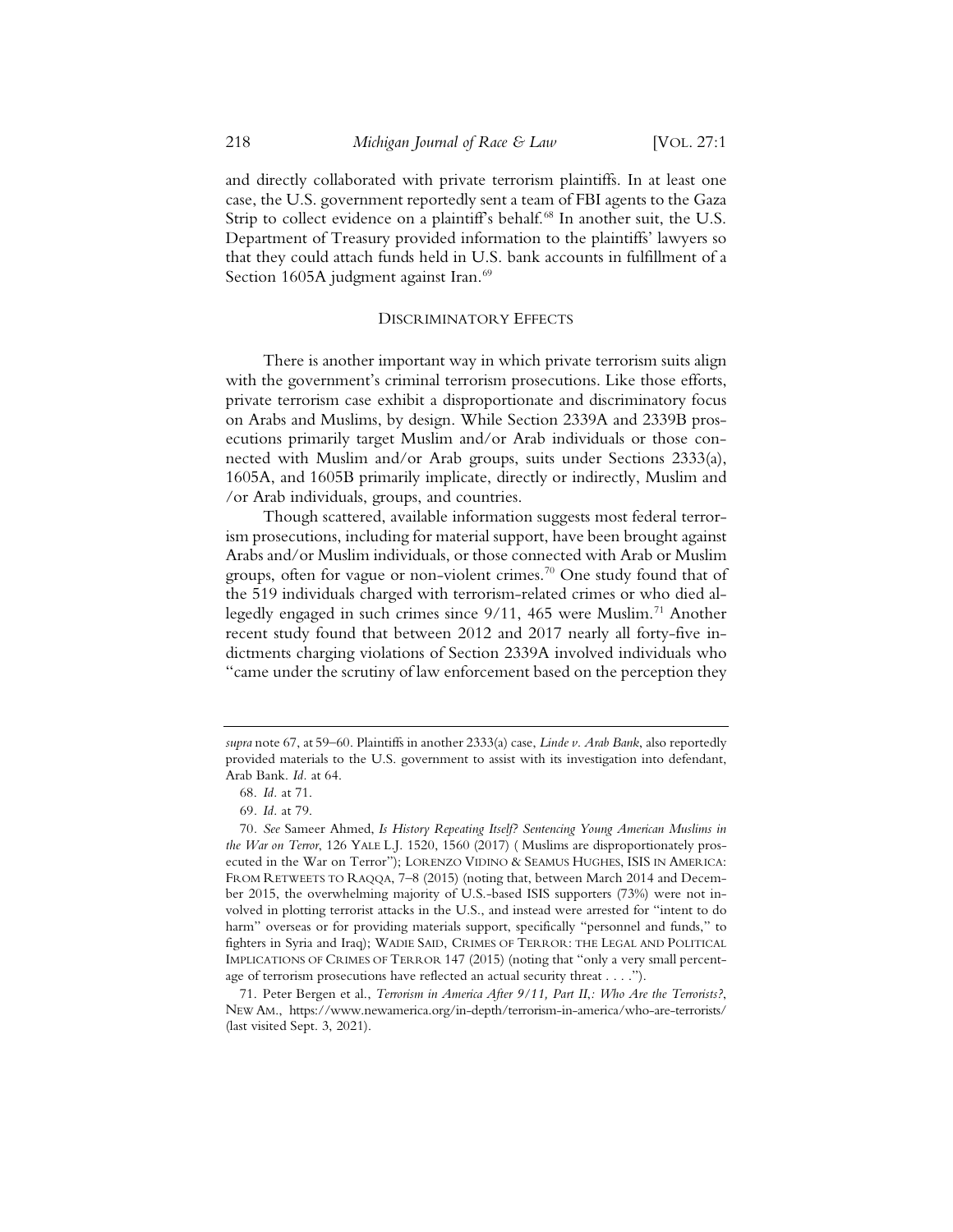sympathized, or had declared allegiance to, self-proclaimed Islamist militants abroad."72

Section 2333(a), 1605A, and 1605B cases exhibit a similar focus on the Arab and Muslim world. Of the over ninety cases brought under Section 2333(a), over seventy have involved underlying terrorist activity allegedly committed by Arab and/or Muslim entities.73 The lion's share of Section 1605A litigation has also been raised against Arab and/or Muslimmajority countries.<sup>74</sup> Section 1605B litigation has, at least to date, almost exclusively been aimed at Saudi Arabia or Saudi-owned entities.<sup>75</sup>

Arabs and Muslims are obviously not the only ones who engage in terrorist violence.<sup>76</sup> Nevertheless, criminal and private terrorism suits inevitability target these groups disproportionately. The main reasons for this have to do with the political economy of FTO designations; the law's implicitly international focus even where prosecutions do not depend on FTO designations; the political economy of state sponsor designations; and the explicit motivation behind passing some of these laws.

As mentioned earlier, Section 2339B requires a connection to a designated FTO.<sup>77</sup> Since the State Department first began making those

75. *In re Terrorist Attacks on September 11, 2001*, 03-MDL-1570, in the Southern District of New York is the primary line of litigation in which Section 1605B has been used.

<sup>72.</sup> Scott Sullivan, *Prosecuting Domestic Terrorism as Terrorism*, JUST SECURITY (Aug. 18, 2017), https://www.justsecurity.org/44274/prosecuting-domestic-terrorism-terrorism/.

<sup>73.</sup> Maryam Jamshidi, Section 2333(a) Table of Cases (Sept. 3, 2021) (unpublished research) (on file with author).

<sup>74.</sup> According to publicly accessible case law on Westlaw, in comparison to the more than 100 cases brought under Section 1605A against Arab and/or Muslim majority states, there have been far fewer cases against those designated state sponsors of terrorism that are non-Arab/Muslim: specifically, less than twenty cases against Cuba and six against North Korea, as of this writing. *See infra* note 88, for a complete list of state sponsors of terrorism past and present.

<sup>76.</sup> For over twenty years, domestic right-wing extremist groups have been responsible for most U.S. terrorism incidents that have resulted in fatalities. According to a 2017 report from the Government Accountability Office (GAO), far right-wing violent extremists which include white supremacists, neo-Nazis, and members of the Ku Klux Klan— have been responsible for 73 percent of terrorism-related incidents that resulted in deaths from September 12, 2001 to December 31, 2016. U.S. GOV'T ACCOUNTABILITY OFFICE, GAO-17-300, COUNTERING VIOLENT EXTREMISM: ACTIONS NEEDED TO DEFINE STRATEGY AND ADDRESS PROGRESS OF FEDERAL EFFORTS 4, 29 (2017), https://www.gao.gov/assets /690/683984.pdf. According to reports from the Anti-Defamation League, which tracks extremist violence in the United States, right-wing groups were responsible for almost all "extremist-related" murders in 2018 and 2019. ANTI-DEFAMATION LEAGUE, A REPORT FROM THE CENTER ON EXTREMISM: MURDER AND EXTREMISM IN THE UNITED STATES IN 2018 10 (2019), https://www.adl.org/media/12480/download; ANTI-DEFAMATION LEAGUE, A REPORT FROM THE CENTER ON EXTREMISM: MURDER AND EXTREMISM IN THE UNITED STATES IN 2019 18 (2020), https://www.adl.org/media/14107/download.

<sup>77</sup>*.* 18 U.S.C. § 2339B(a)(1) (2015).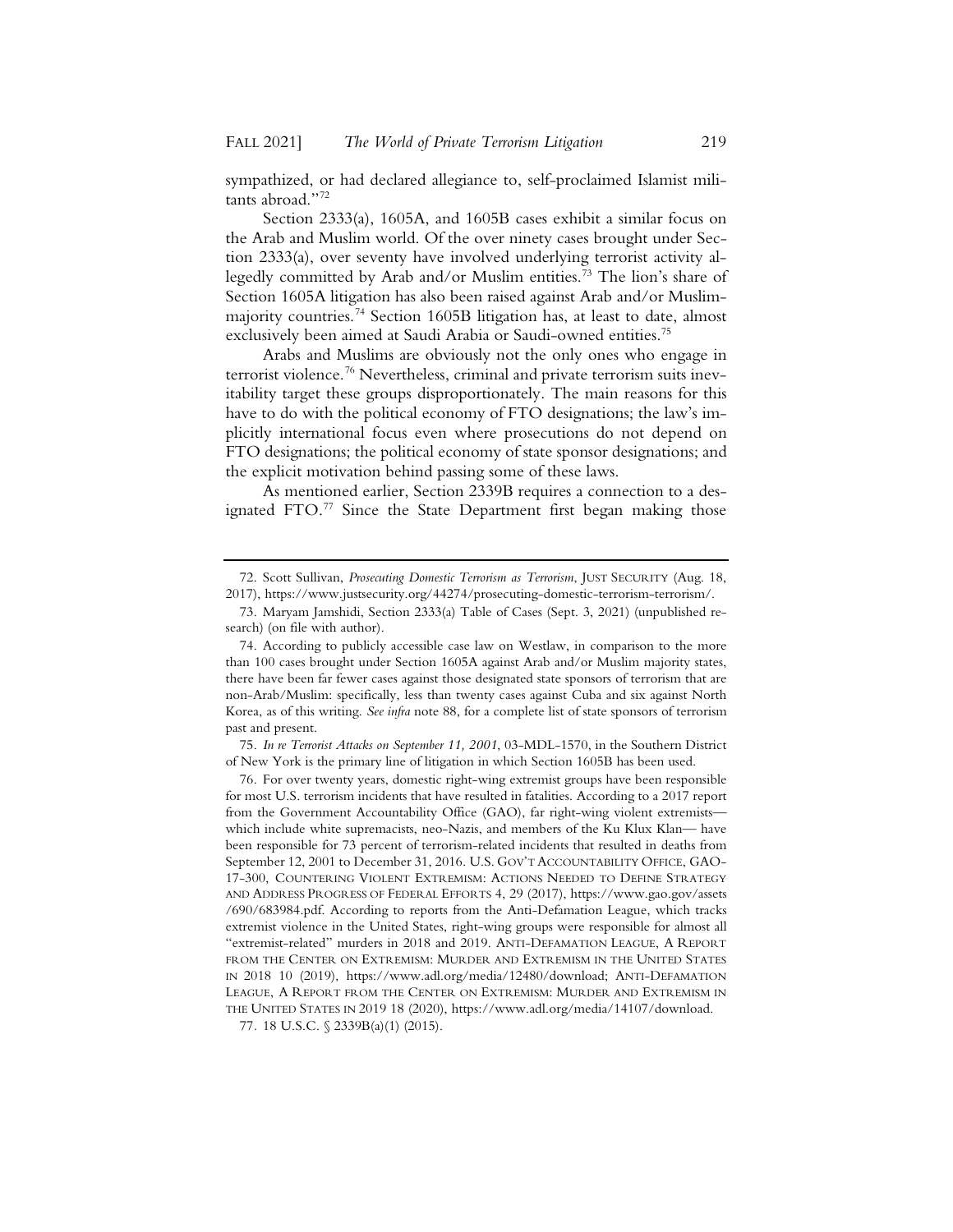designations in 1997,<sup>78</sup> sixty-six of the eighty-six total FTOs have been Arab and/or Muslim.<sup>79</sup> Reflecting on the political nature of these designations, one scholar described the government as "effectively employ[ing] its designation authority to halt almost all domestic activities and organizations associated with the Middle East or Islam under the auspices of combating terrorism."80

As for Section 2339A, despite eschewing a FTO requirement or any express limitation to foreign terrorism, the predicate crimes that trigger Section 2339A often have an international nexus.<sup>81</sup> For example, Section 2339A prohibits material support in connection with "[a]cts of terrorism transcending national boundaries"82 or conspiracy "to commit at any place outside the United States an act that would constitute the offense of murder, kidnapping, or maiming if committed in . . . the United States."83 This focus on international activity has effectively oriented Section 2339A around individuals allegedly aligned with Muslim and/or Arab entities, which are disproportionately associated with international rather than domestic terrorism.84

Given its reliance on Sections 2339A and 2339B, it is unsurprising that Section 2333(a) cases reflect a similarly disproportionate focus on Arab and/or Muslim groups. As for Section 1605A, the U.S. Secretary of State has broad discretion in designating state sponsors of terrorism,<sup>85</sup> with designation decisions often turning less on a country's terrorist activities and more on political considerations.<sup>86</sup> Since the original version of Section 1605A was initially passed in 1996, there have been eight designated state

<sup>78.</sup> Sean D. Murphy, *U.S. Designation of Foreign Terrorist Organization*, 94 AM. J. INT'L L. 365, 365 (2000).

<sup>79</sup>*. Foreign Terrorist Organizations*, U.S. DEP'T OF STATE, https://www.state.gov/foreignterrorist-organizations/ (last visited Sept. 3, 2021). I have used my own expertise and research on this issue to distinguish between groups that are and are not Arab and/or Muslim.

<sup>80</sup>*.* Sahar Aziz, Note, *The Laws on Providing Material Support to Terrorist Organizations: The Erosion of Constitutional Rights or a Legitimate Tool for Preventing Terrorism*, 9 TEX. J. ON C.L. & C.R. 45, 91 (2003).

<sup>81</sup>*.* Shirin Sinnar, *Separate and Unequal: The Law of "Domestic" and "International" Terrorism*, 117 MICH. L. REV. 1333, 1357 (2019).

<sup>82. 18</sup> U.S.C § 2332b (2015); *see* 18 U.S.C. § 2339A(a) (2009) (listing Section 2332b as a predicate crime).

<sup>83. 18</sup> U.S.C § 956 (1996); *see* 18 U.S.C. § 2339A(a) (listing Section 956 as a predicate crime).

<sup>84</sup>*.* Sinnar, *supra* note 82, at 1337.

<sup>85.</sup> The State Department also enjoys broad discretion in designating FTOs, though there are arguably more constraints on that designation process. *See* Jamshidi, *The Discriminatory Executive and the Rule of Law*, *supra* note 2, at 114-15.

<sup>86.</sup> Troy Homesley III, *"Towards a Strategy of Peace": Protecting the Iran Nuclear Accord Despite \$46 Billion in State-Sponsored Terror Judgments*, 95 N.C. L. REV. 795, 819 & n.137 (2017).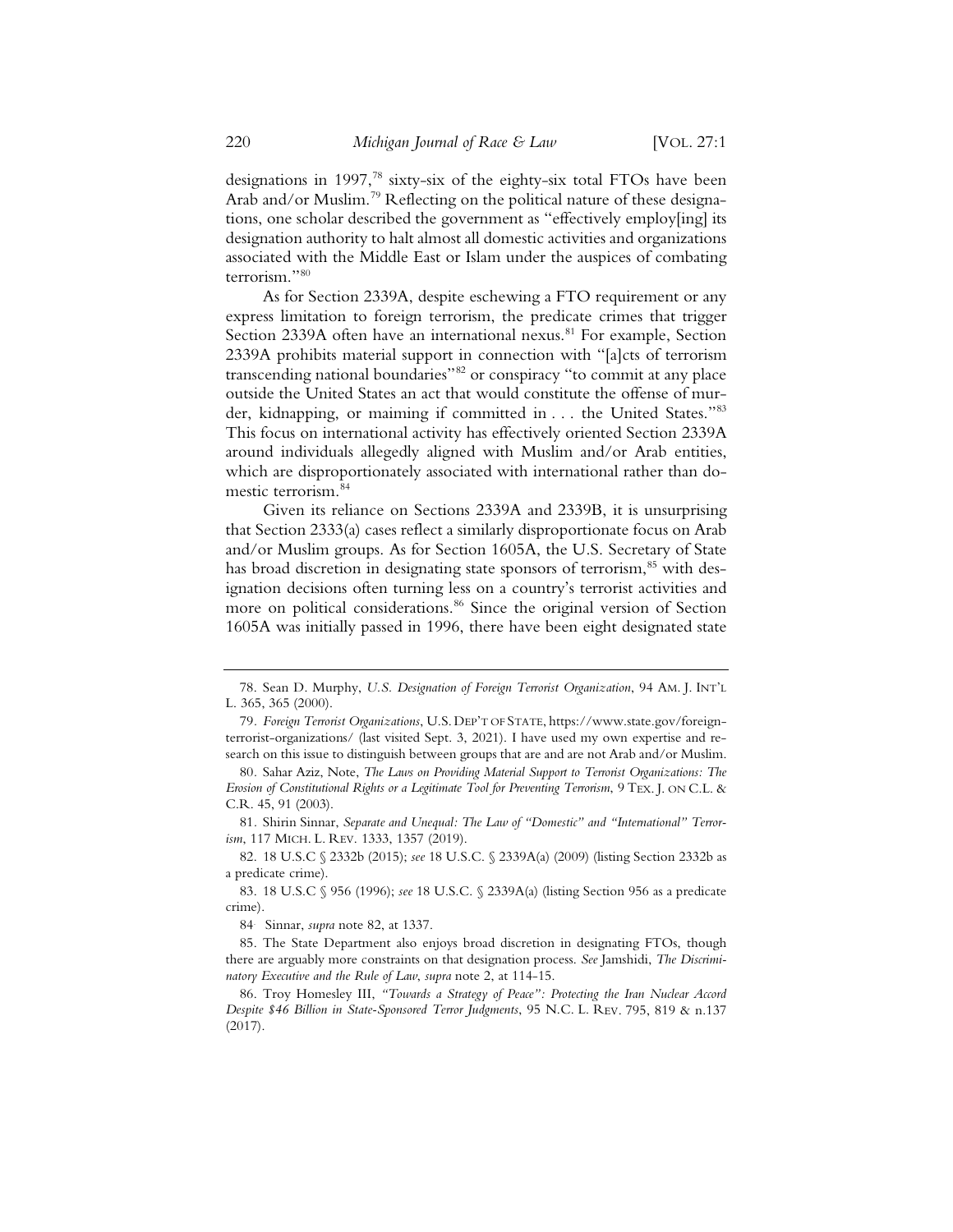sponsors of terrorism with six being Arab and/or majority Muslim.<sup>87</sup> As a result of its dependence upon this politically-charged list, Section 1605A's disproportionate impact on Arab and/or Muslim states is unavoidable.

When it comes to Section 1605B, even though it is not limited to Saudi Arabia, the statute is a result of political efforts to salvage various civil suits that tried, but failed, to hold Saudi Arabia and its state-owned entities liable for the 9/11 attacks.<sup>88</sup> Indeed, some members of Congress supported the statute's passage based, at least in part, on the (dubious) logic that because the majority of 9/11 attackers were Saudi, Saudi Arabia itself might be liable for 9/11.<sup>89</sup> Given this backdrop, it is less than surprising that Section 1605B has nearly exclusively targeted the Saudi government and its related organizations.

In disproportionately impacting Arab and Muslims individuals, groups, and entities, criminal and private terrorism laws reinforce discriminatory stereotypes of Arabs and Muslims as being predisposed to terrorism.

88. Lelchook v. Islamic Republic of Iran, 224 F. Supp. 3d 108, 113 n.1 (D. Mass. 2016); Steve Vladeck, *The 9/11 Civil Litigation and the Justice Against Sponsors of Terrorism Act (JASTA)*, JUST SECURITY (Apr. 18, 2016), https://www.justsecurity.org/30633/911-civillitigation-justice-sponsors-terrorism-act-jasta/.

89. In expressing support for Section 1605B, Congressman Lloyd Dogget argued that:

The [Saudi] Kingdom has blood on its hands. Is it the blood of the victims of 9/11? Possibly. Fifteen of the nineteen hijackers were Saudis. Some Saudis were permitted to flee this country without thorough interviews. Saudi Arabia has long been considered the primary source of funding for al Qaeda.

Statement by Congressman Lloyd Doggett, 162 CONG. REC. 12,171 (2016) (internal quotation marks and citation omitted). Doggett's logic, suggesting that the nationality of the attackers points to potential Saudi liability, is far from uncommon and has been endemic since the attacks occurred. *See, e.g.*, Tim Golden and Sebastian Rotella, *The Saudi Connection: Inside the 9/11 Case that Divided the FBI*, N.Y. TIMES (Jan. 23, 2020), https://www.nytimes.com/2020/01/23/magazine/9-11-saudi-arabia-fbi.html (noting that "[f]rom the day of the attacks, the trail seemed to point to Saudi Arabia. . . . [in part because] there was the inescapable fact that, like Osama bin Laden, 15 of the 19 hijackers were Saudis"). This is not to say that Saudi Arabia was not involved in the attacks (though multiple government commissions and agencies have concluded that they were not, *see id.*), but rather to underscore the political economy behind allegations of Saudi involvement.

<sup>87.</sup> These Arab and or Muslim majority countries are Iran, Libya, Sudan, Syria, South Yemen, and Iraq. Cuba and North Korea have also been designated as state sponsors of terrorism. Sudan, Iraq, South Yemen (which no longer exists), and Libya, have been removed from the state sponsor list. *See* DIANNE E. RENNACK, CONG. RESEARCH SERV., R43835, STATE SPONSORS OF ACTS OF INTERNATIONAL TERRORISM — LEGISLATIVE PARAMETERS: IN BRIEF 8–9 (2006), https://fas.org/sgp/crs/terror/R43835.pdf; Eyder Peralta, *Sudan Which Once Sheltered Bin Laden, Removed from U.S. Terrorism List*, NPR (Dec. 14, 2020), https://www.npr.org/2020/12/14/946207797/sudan-who-once-sheltered-binladen-removed-from-u-s-terrorism-list. Currently, Iran, Syria, Cuba, and North Korea are listed as state sponsors. *State Sponsors of Terrorism: Bureau of Counterterrorism*, U.S. DEP'T OF ST., https://www.state.gov/state-sponsors-of-terrorism/ (last visited Sept. 3, 2021).